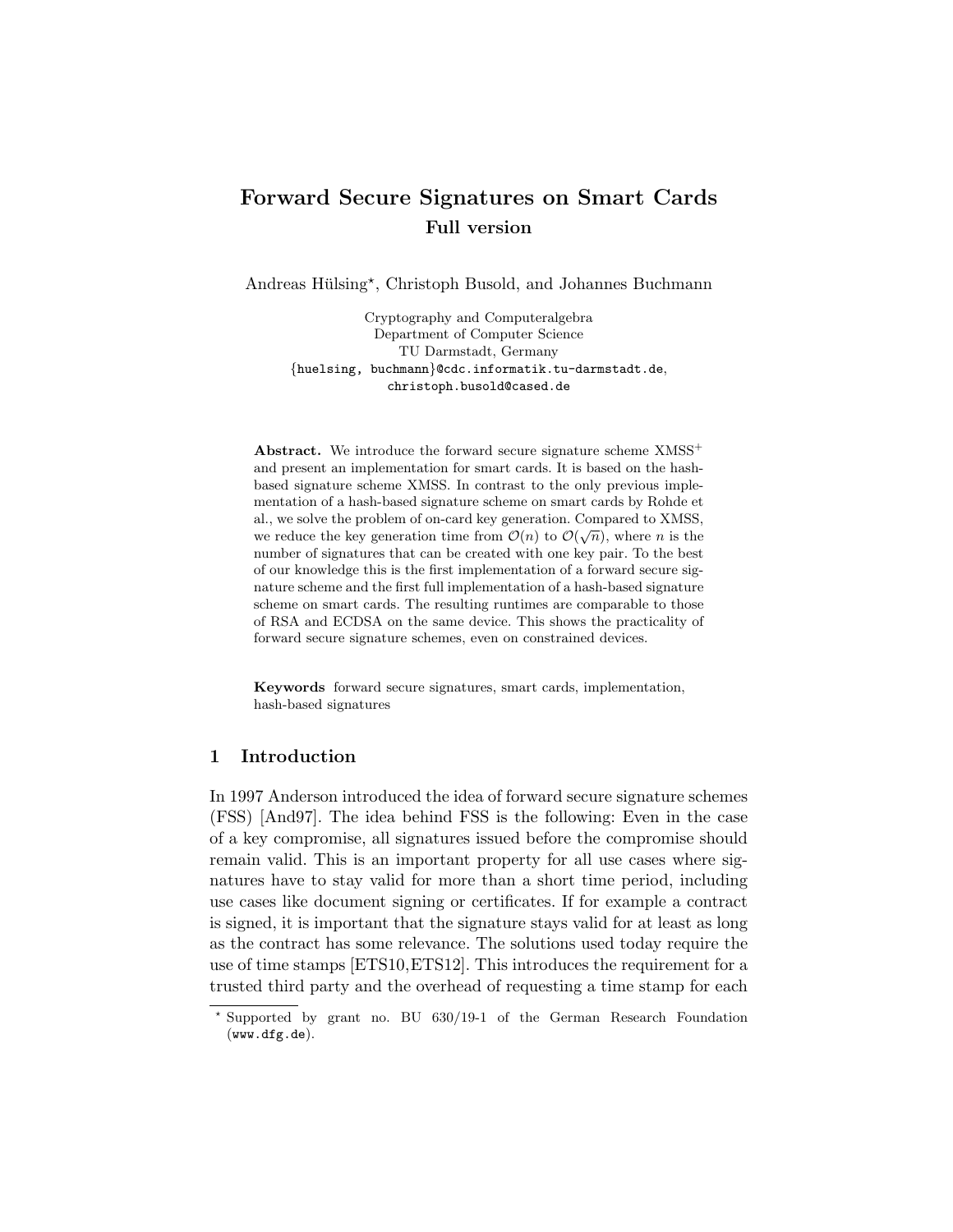signature. FSS in turn already provide this property and thereby abandon the need for time stamps. To fulfill the forward security property, a signature scheme has to be key evolving, meaning, the private key changes over time. The lifetime of a key pair is divided into time periods. While the public key stays the same, the secret key is updated at the end of each time period. So far, it was shown that FSS can be efficiently implemented on PCs [BDH11, CJMM03]. As for common signature schemes, to be usable in practice, FSS must be efficiently implementable on smart cards. This is even more important in the case of FSS, as it has to be ensured that the secret key is updated and the former secret key is deleted. So far there exists no implementation of FSS on smart cards.

A candidate FSS is the hash-based FSS XMSS [BDH11] because of its strong security guarantees (see Section 2). Moreover, XMSS benefits from hardware acceleration for block ciphers, which is provided by many smart cards. A severe problem of most FSS, including XMSS, is the costly key generation. XMSS key generation requires time linear in the number of signatures that can be generated using the same key pair. While this might be tolerable on PCs, it makes key generation on smart cards impractical. The only existing implementation of a hash-based signature scheme on smart cards  $[RED<sup>+</sup>08]$  does not include on-card key generation for this reason. But on-card key generation is necessary for most use cases that benefit from the forward security property. I.e. to guarantee non-repudiation in the case of document signing, a signature key pair has to be generated on the smart card and must never leave this secure environment.

Our contribution. In this paper we introduce  $XMSS^+$  which is based on XMSS and present an implementation on an Infineon SLE78 smart card. While the strong security guarantees of XMSS are preserved,  $XMSS^{+}$  key generation requires only time  $\mathcal{O}(\sqrt{n})$ , for a key pair, that can be used to sign  $n$  messages. Thereby we make on-card key generation practical. This means we present the first implementation of a forward-secure signature scheme on a smart card. At the same time, it is the first full (including key generation) smart card implementation of a hash-based signature scheme. To achieve this, we use the tree chaining technique  $[BGD^+06]$ and improve the idea of distributed signature generation  $[BDK^+07]$ . To improve the performance, we implemented all used (hash) function families based on AES and exploit the hardware acceleration provided by the card. Using our implementation, the generation of a key pair, that can be used to generate  $2^{20}$  signatures, can be done in 22.2s. For such a key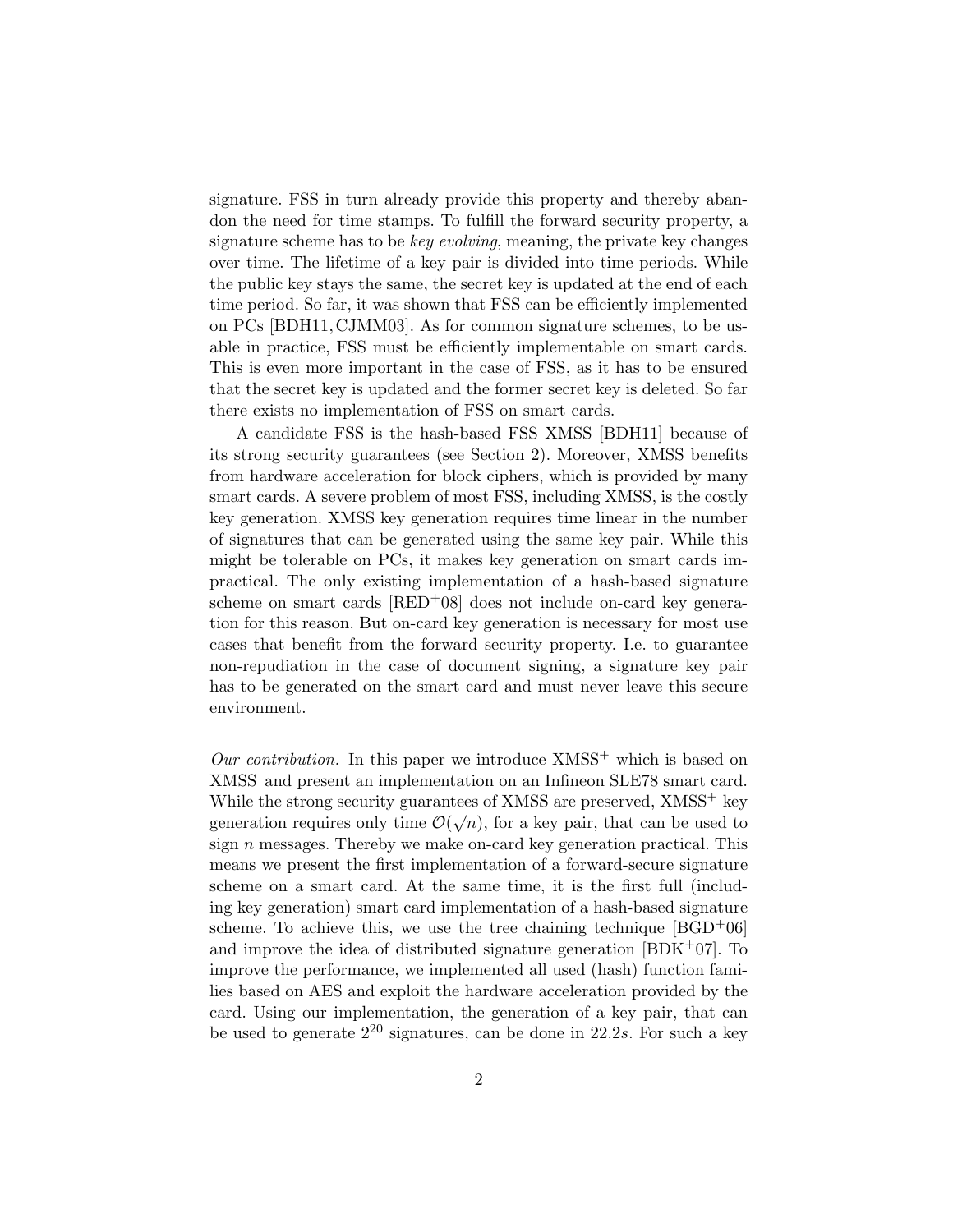pair, signature generation took less than 106ms, verification took no more than 44ms. These timings are of the same order of magnitude than the runtimes for RSA and ECDSA on the same card using the asymmetric crypto co-processor.

 $Organization$ . We start with a description of XMSS in Section 2.  $XMSS^{+}$ , that enables key generation, is presented and analyzed in Section 3. We describe our implementation and present parameters and runtimes in Section 4. Finally, we give a conclusion in Section 5.

# 2 The eXtended Merkle Signature Scheme XMSS

In this section we describe the FSS XMSS [BDH11]. While there exist many proposals for FSS, including [BM99, AMN01, AR00, CK06, IR01, KR03,Kra00,MMM02, Son01], XMSS is the only FSS where the forward security is based on minimal security assumptions. XMSS uses a function family  $\mathcal F$  and a hash function family  $\mathcal H$ . It is provably forward secure in the standard model, if  $\mathcal F$  is pseudorandom and  $\mathcal H$  second preimage resistant. As current research suggests that these properties are not threatened by the existence of quantum computers,  $XMSS^+$  is assumed to be resistant against quantum computer based attacks. We first give a high level overview. XMSS is build on a one-time signature scheme (OTS), a signature scheme where a key pair can only be used once. To obtain a many-time signature scheme, many OTS key pairs are used and their public keys are authenticated using a Merkle Tree. A Merkle Tree is a binary hash tree. The leaves of the tree are the hash values of the OTS public keys. The root of the Merkle Tree is the XMSS public key. To overcome the need of storing all OTS key pairs, they are generated using a pseudorandom generator (PRG). We start the detailed description with the parameters used by XMSS, afterwards we give a description of the building blocks, namely, the Winternitz-OTS, the XMSS Tree, the leaf construction, and the PRG. Then we describe the algorithms for key generation, signature generation and verification. In the following we write log for log<sub>2</sub> and  $x \stackrel{\$}{\longleftarrow} X$  if the value x is chosen uniformly at random from the set  $X$ .

*Parameters.* For security parameter  $n \in \mathbb{N}$ , XMSS uses a pseudorandom function family  $\mathcal{F}_n = {\{F_K : \{0,1\}^n \to \{0,1\}^n | K \in \{0,1\}^n\}}$ , and a second preimage resistant hash function H, chosen uniformly at random from the family  $\mathcal{H}_n = {\{\text{H}_K : \{0,1\}^{2n} \to \{0,1\}^n | K \in \{0,1\}^n\}}$ . It is parameterized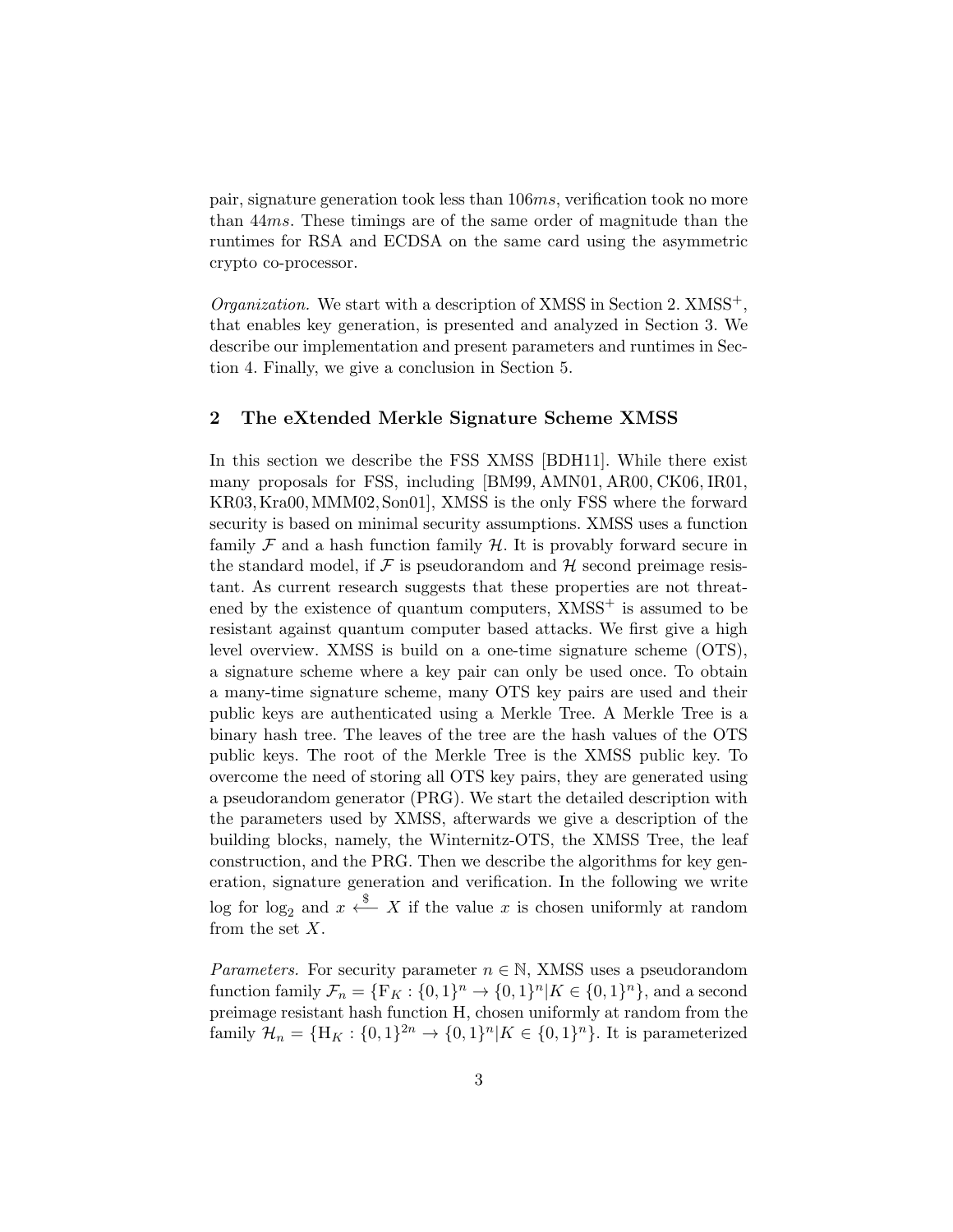by the message length  $m \in \mathbb{N}$ , the tree height  $h \in \mathbb{N}$ , the BDS parameter  $k \in \mathbb{N}, k < h, k - h$  is even, and the Winternitz parameter  $w \in \mathbb{N}, w > 1$ . XMSS can be used to sign  $2^h$  message digests of m bits. The Winternitz parameter w allows for a trade off between signature generation time and signature size. The BDS parameter  $k$  allows for a time-memory trade-off for the signature generation. Those parameters are publicly known.

Winternitz OTS. XMSS uses a variant of the Winternitz-OTS (W-OTS) introduced in [BDE<sup>+</sup>11]. W-OTS uses the function family  $\mathcal{F}_n$  and a value  $X \in \{0,1\}^n$  that is chosen during XMSS key generation. For  $K, X \in$  $\{0,1\}^n, e \in \mathbb{N}$ , and  $F_K \in \mathcal{F}_n$  we define  $F_K^e(X)$  as follows. We set  $F_K^0(X)$  = K and for  $e > 0$  we define  $K' = \mathcal{F}_K^{e-1}(X)$  and  $\mathcal{F}_K^e(X) = \mathcal{F}_{K'}(X)$ . Also, define

$$
\ell_1 = \left\lceil \frac{m}{\log(w)} \right\rceil, \quad \ell_2 = \left\lfloor \frac{\log(\ell_1(w-1))}{\log(w)} \right\rfloor + 1, \quad \ell = \ell_1 + \ell_2.
$$

The secret signature key of W-OTS consists of  $\ell$  n-bit strings  $sk_i, 1 \leq i \leq$  $\ell$ . The generation of the sk<sub>i</sub> will be explained later. The public verification key is computed as

$$
pk = (pk_1, \ldots, pk_\ell) = (F_{sk_1}^{w-1}(X), \ldots, F_{sk_\ell}^{w-1}(X)),
$$

with  $F^{w-1}$  as defined above. W-OTS signs messages of binary length m. They are processed in base w representation. They are of the form  $M =$  $(M_1 \dots M_{\ell_1}), M_i \in \{0, \dots, w-1\}.$  The checksum  $C = \sum_{i=1}^{\ell_1} (w-1-M_i)$ in base w representation is appended to M. It is of length  $\ell_2$ . The result is a sequence of  $\ell$  base w numbers, denoted by  $(T_1, \ldots, T_\ell)$ . The signature of M is

$$
\sigma = (\sigma_1, \ldots, \sigma_\ell) = (\mathbf{F}_{\mathsf{sk}_1}^{T_1}(X), \ldots, \mathbf{F}_{\mathsf{sk}_\ell}^{T_\ell}(X)).
$$

It is verified by constructing  $(T_1 \ldots, T_\ell)$  and checking

$$
(\mathrm{F}_{\sigma_1}^{w-1-T_1}(X),\ldots,\mathrm{F}_{\sigma_\ell}^{w-1-T_\ell}(X))\stackrel{?}{=}(\mathsf{pk}_1,\ldots,\mathsf{pk}_\ell).
$$

The sizes of signature, public, and secret key are  $ln$  bits. For more detailed information see [BDE+11].

XMSS Tree. The XMSS tree utilizes the hash function H. The XMSS tree is a binary tree of height h. It has  $h + 1$  levels. The leaves are on level 0. The root is on level h. The nodes on level j,  $0 \le j \le h$ , are denoted by  $N_{i,j}$ ,  $0 \leq i < 2^{h-j}$ . To construct the tree, h bit masks  $B_j \in \{0,1\}^{2n}$ ,  $0 < j \leq h$ , are used.  $N_{i,j}$ , for  $0 < j \leq h$ , is computed as

$$
N_{i,j} = H((N_{2i,j-1}||N_{2i+1,j-1}) \oplus B_j).
$$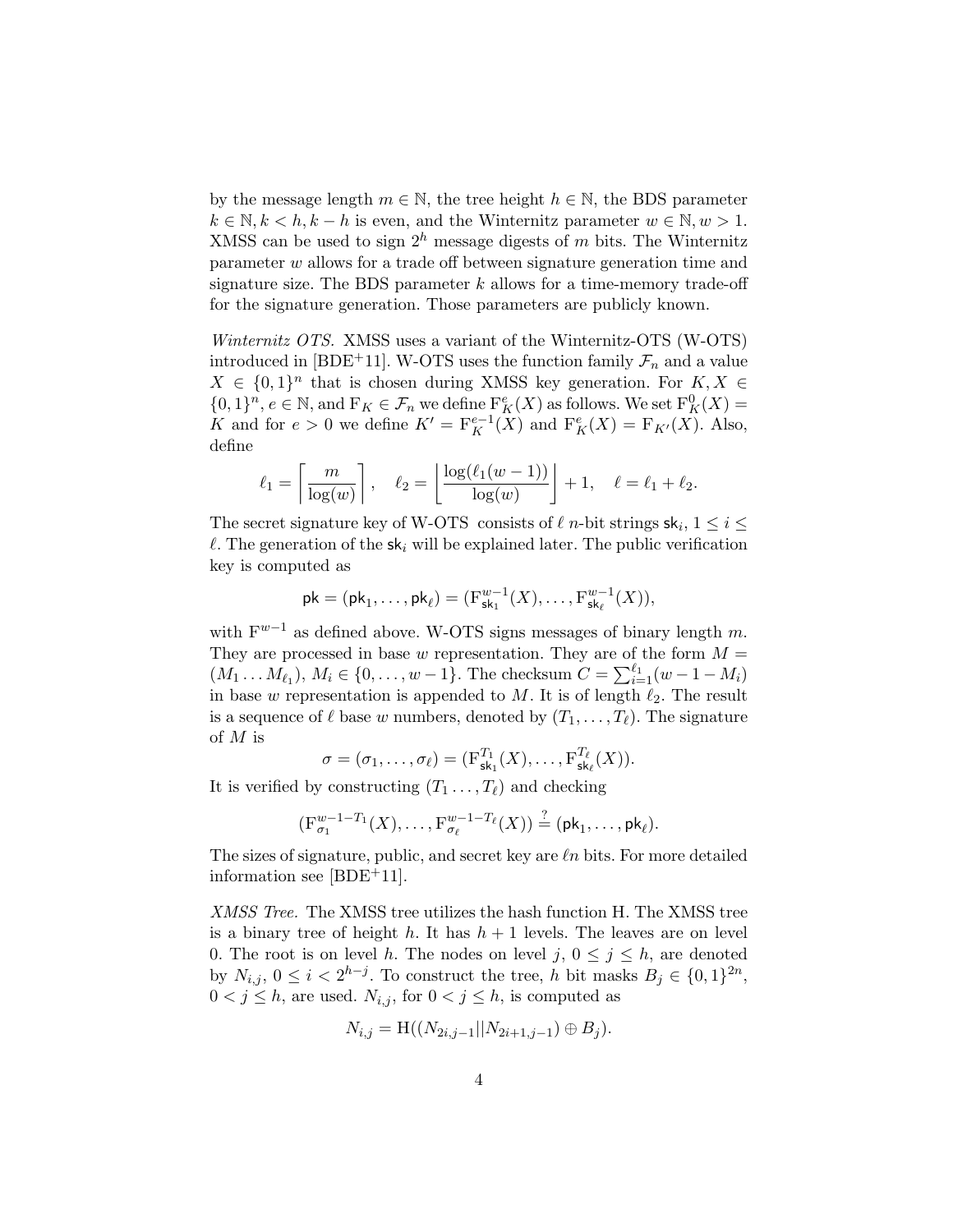Leaf Construction. The leaves of the XMSS tree are the hash values of the W-OTS public keys. To avoid the need of a collision resistant hash function, another XMSS tree is used to construct the leaves. It is called L-tree. The  $\ell$  leaves of an L-tree are the  $\ell$  bit strings  $(\mathsf{pk}_0, \ldots, \mathsf{pk}_\ell)$  from the corresponding verification key. As  $\ell$  is not necessarily a power of 2, there might not be sufficiently many leaves to get a complete binary tree. Therefore the construction is modified. A left node that has no right sibling is lifted to a higher level of the L-tree until it becomes the right sibling of another node. In this construction, the same hash function as above but new bitmasks are used. The bitmasks are the same for all L-trees. As L-trees have height  $\lceil \log \ell \rceil$ , additional  $\lceil \log \ell \rceil$  bitmasks are required.

Pseudorandom Generator. The W-OTS key pairs are generated using two pseudorandom generators (PRG). The stateful forward secure PRG FSGEN:  $\{0,1\}^n \rightarrow \{0,1\}^n \times \{0,1\}^n$  is used to generate one seed value per W-OTS keypair, using the function family  $\mathcal{F}_n$ . Then the seed is expanded to the  $\ell$  W-OTS secret key bit strings using  $\mathcal{F}_n$ . FSGEN starts from a uniformly random state  $S_0 \stackrel{\$}{\longleftarrow} \{0,1\}^n$ . On input of a state  $S_i$ , FSGEN generates a new state  $S_{i+1}$  and a pseudorandom output  $R_i$ :

$$
FSGEN(S_i) = (S_{i+1}||R_i) = (F_{S_i}(0)||F_{S_i}(1)).
$$

The output  $R_i$  is used to generate the *i*th W-OTS secret key  $(\mathsf{sk}_1, \ldots, \mathsf{sk}_\ell)$ :

$$
\mathsf{sk}_j = \mathsf{F}_{R_i}(j-1), 1 \le j \le \ell.
$$

Key Generation. The key generation algorithm takes as input all of the above parameters. Then the whole XMSS Tree has to be constructed to obtain the value of the root node. We now detail this procedure. First, the bitmasks  $(B_1, \ldots, B_{h+\lceil \log \ell \rceil})$  and the value X are chosen uniformly at random. Then, the initial state of FSGEN,  $S_0$  is chosen uniformly at random and a copy of it is stored as part of the secret key SK. The tree is constructed using the TreeHash algorithm, listed as Algorithm 1 below. Starting with an empty stack Stack and  $S_0$ , all  $2^h$  leaves are successively generated and used as input to the TREEHASH algorithm to update Stack. This is done by evaluating FSGEN on the current state  $S_i$ , obtaining  $R_i$  and replacing  $S_i$  with  $S_{i+1}$ . Then  $R_i$  is used to compute the W-OTS public key, which in turn is used to compute the corresponding leaf using an L-tree. The leaf and the current Stack are then used as input for the TreeHash algorithm to obtain an updated Stack. The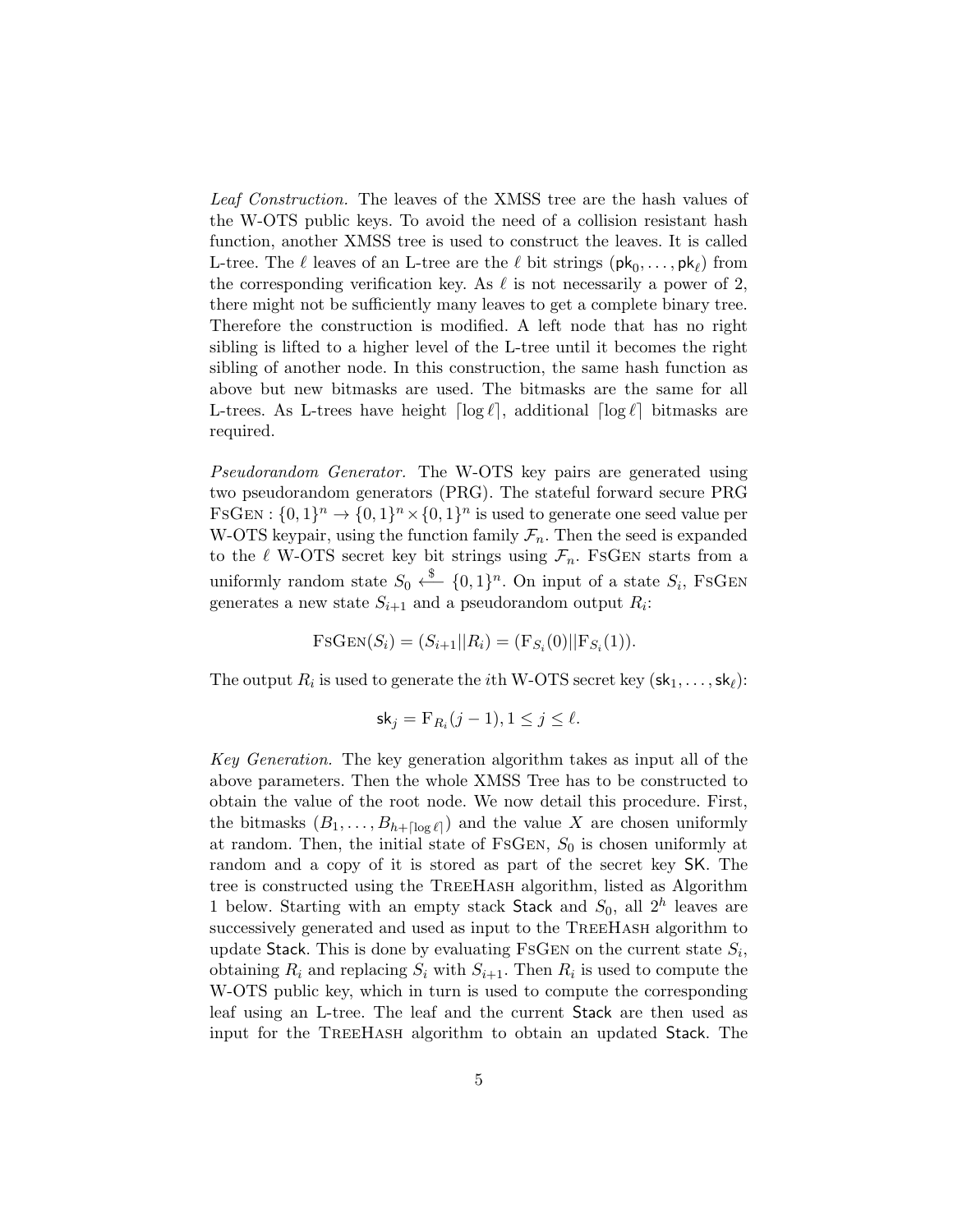W-OTS key pair and  $R_i$  are deleted. After all  $2^h$  leaves were processed by TreeHash, the only value on Stack is the root of the tree, which is stored in the public key PK. The XMSS signature generation algorithm

#### Algorithm 1 TREEHASH

**Input:** Stack Stack, node  $N_1$ Output: Updated stack Stack

- 1. While top node on Stack has same height as  $N_1$  do (a)  $t \leftarrow N_1 \text{.} height() + 1$ 
	- (b)  $N_1 \leftarrow H((\text{Stack}.pop(|| N_1) \oplus B_t)$
- 2. Stack. $push(N_1)$
- 3. Return Stack

uses as subroutine the BDS algorithm [BDS08] that is explained there. The BDS algorithm uses a state  $State_{RDS}$  which is initialized during the above computation of the root. For details see [BDS08]. The initial XMSS secret key  $SK = (S_0, State_{BDS})$  contains the initial states of FsGEN and the BDS algorithm. The XMSS public key consists of the bitmasks  $(B_1, \ldots, B_{h+[\log \ell]}),$  the value X, and the root of the tree. As shown in [BDH11], key generation requires  $2^h(\ell+1)$  evaluations of H and  $2^h(2 +$  $\ell(w + 1)$ ) evaluations of functions from  $\mathcal{F}_n$ .

Signature Generation The signature generation algorithm takes as input a message  $M$ , the secret key  $SK$  and the index i. It outputs an updated secret key  $SK'$  and a signature  $\Sigma$  on the message M. To sign the *i*th message (we start counting from 0), the ith W-OTS key pair is used. The signature  $\Sigma = (i, \sigma, \text{Auth})$  contains the index i, the W-OTS signature  $\sigma$ , and the authentication path for the leaf  $N_{0,i}$ . The authentication path is the sequence  $\mathsf{Auth} = (\mathsf{Auth}_0, \ldots, \mathsf{Auth}_{h-1})$  of the siblings of all nodes on the path from  $N_{0,i}$  to the root. Figure 1 shows the authentication path for leaf i. We now explain how a signature is generated. On input of the ith message, SK contains the *i*th state  $S_i$  of FsGEN. So, FsGEN is evaluated on  $S_i$  to obtain  $S_{i+1}$ , which becomes the updated secret key, and  $R_i$ .  $R_i$ is used to generate the ith W-OTS secret key, which in turn is used to generate the one-time signature  $\sigma$  on M. Then the authentication path is computed using the BDS tree traversal algorithm from [BDS08] which we explain next. The BDS algorithm uses TreeHash to compute the nodes of the authentication path. The computation of a node on level  $i$ takes  $2^i$  leaf computations and  $2^i$  evaluations of TREEHASH. If all this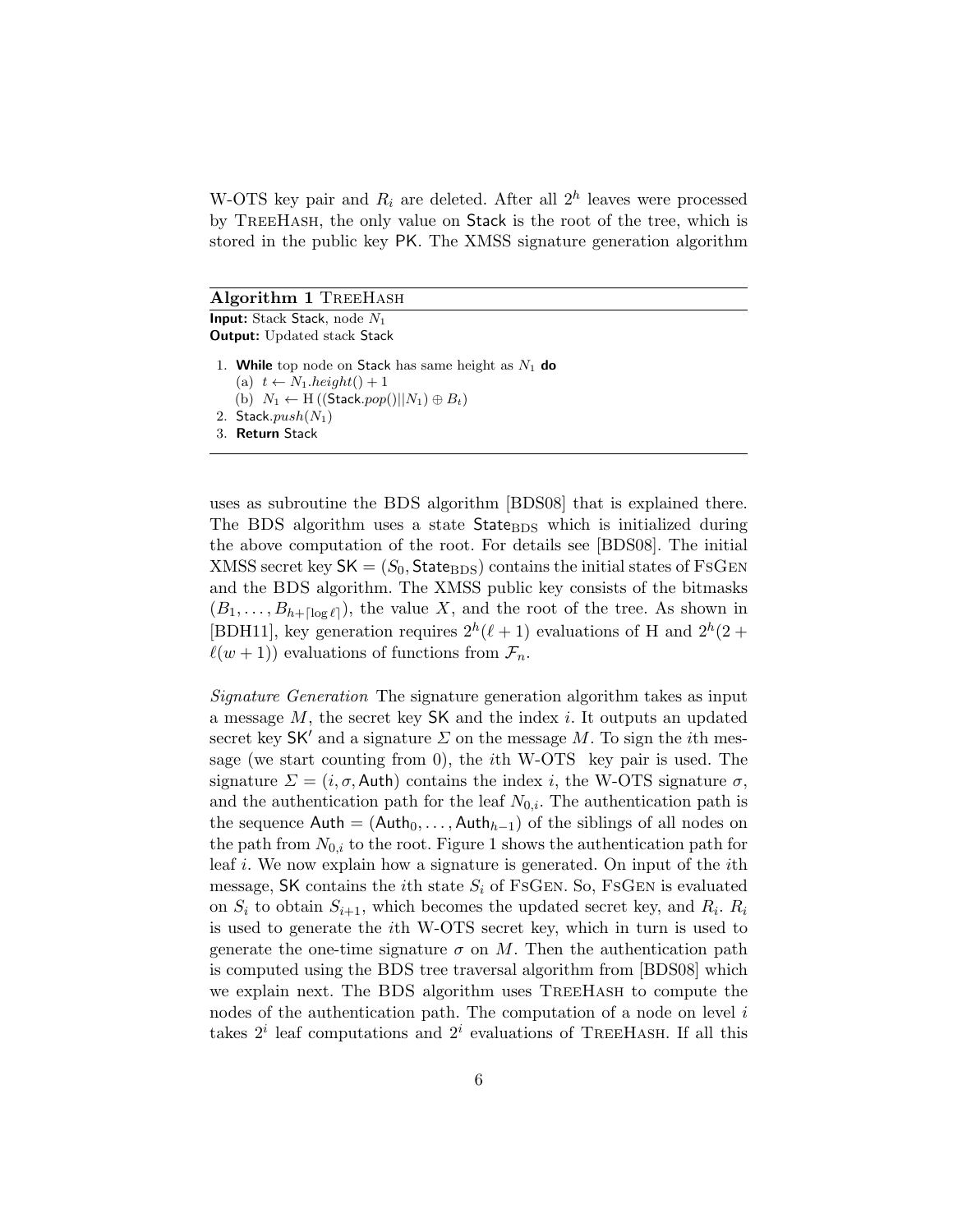Fig. 1. The authentication path for leaf  $i$ 



computation is done when the authentication path is needed, the computation of an authentication path requires  $2<sup>h</sup> - 1$  leaf computations and evaluations of TreeHash in the worst case. The BDS algorithm reduces the worst case signing time to  $(h-k)/2$  leaf computations and evaluations of TreeHash. More specifically, the BDS algorithm does three things. First, it uses the fact that a node that is a left child can be computed from values that occurred in an authentication path before, spending only one evaluation of H. Second, it stores the right nodes from the top k levels of the tree during key generation. So these nodes, that are most expensive to compute, do not have to be computed again during signature generation. Third, it distributes the computations for right child nodes among previous signature generations. This is done, using one instance of TreeHash per tree level. The computation of the next right node on a level starts, when the last computed right node becomes part of the authentication path. The BDS algorithm uses a state State<sub>BDS</sub> of  $2(h - k)$  states of FSGEN and at most  $\left(3h + \frac{h}{2}\right)$  $\left\lfloor\frac{h}{2}\right\rfloor-3k-2+2^k)$  tree nodes. <code>State<sub>BDS</code> is ini-</code></sub> tialized during key generation. After initialization, it contains the right nodes on the k top levels, the first authentication path (for  $N_{0,0}$ ) and the second right node on each level. To compute the authentication paths, the BDS algorithm spends only  $(h - k)/2$  leaf computations and evaluations of TreeHash to update its state per signature. This update is done such that at the end of the *i*th signature generation, StateBDS already contains the authentication path for leaf  $i + 1$ . For more details see [BDS08].

Signature Verification The signature verification algorithm takes as input a signature  $\Sigma = (i, \sigma, \text{Aut})$ , the message M and the XMSS public key PK. To verify the signature, the values  $(T_0, \ldots, T_\ell)$  are computed as described in the W-OTS signature generation, using  $M$ . Then the *i*th verification key is computed using the formula

$$
(\mathsf{pk}_1,\ldots,\mathsf{pk}_\ell)=(\mathrm{F}_{\sigma_1}^{w-1-T_1}(X),\ldots,\mathrm{F}_{\sigma_\ell}^{w-1-T_\ell}(X)).
$$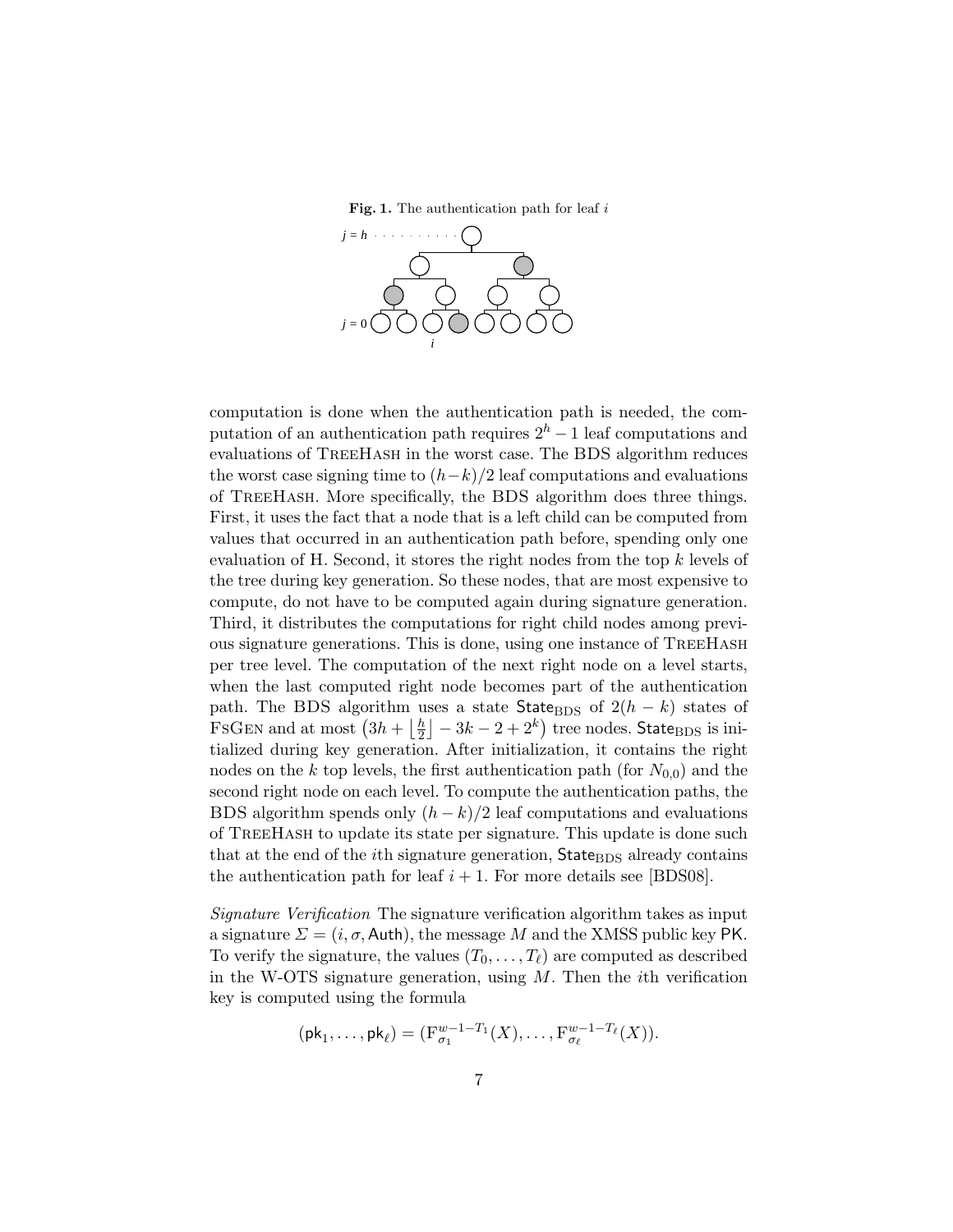The corresponding leaf  $N_{0,i}$  of the XMSS tree is constructed using an L-tree. This leaf and the authentication path are used to compute the path  $(P_0, \ldots, P_h)$  to the root of the XMSS tree, where  $P_0 = N_{0,i}$  and

$$
P_j=\left\{\begin{matrix}\mathrm{H}((P_{j-1}||\mathsf{Auth}_{j-1})\oplus B_j),&\text{ if }\left\lfloor i/2^j\right\rfloor\equiv 0\mod 2\\ \mathrm{H}((\mathsf{Auth}_{j-1}||P_{j-1})\oplus B_j),&\text{ if }\left\lfloor i/2^j\right\rfloor\equiv 1\mod 2\end{matrix}\right.
$$

for  $0 \leq j \leq h$ . If  $P_h$  is equal to the root of the XMSS tree given in the public key, the signature is accepted. Otherwise, it is rejected.

# 3 XMSS<sup>+</sup>: On-card Key Generation

In  $[RED<sup>+</sup>08]$ , a hash-based signature scheme similar to XMSS is implemented on smart cards. But they did not implement on-card key generation, because of the heavy computations required. In this section we introduce  $XMSS^+$ , which allows for fast on-card key generation. The techniques used are based on the tree chaining technique introduced in  $[BGD^+06]$  and distributed signature generation from  $[BDK^+07]$ . The basic idea is the following. To obtain an instance of  $XMSS<sup>+</sup>$  that can be used to make  $2^h$  signatures, we use two levels of XMSS key pairs with height  $h/2$  instead of one key pair with height h: One key pair on the upper level (U) of height  $h/2$  is used to sign the roots of  $2^{h/2}$  key pairs on the lower level  $(\mathcal{L}s)$  of height  $h/2$ . The root of U becomes the public key and the  $\mathcal{L}s$  are used to sign the messages. During key generation, U and the first  $\mathcal L$  are generated. The generation of the remaining  $\mathcal L$ s is distributed among signature generations. As a result, the time to generate a key pair, that can be used to sign  $2^h$  messages, goes down from  $\mathcal{O}(2^h)$ to  $\mathcal{O}(2^{h/2})$ .

A signature always contains the current index, the signature of the message using the current  $\mathcal{L}$ , and the signature of the root of  $\mathcal{L}$  under  $\mathcal{U}$ . To decrease the worst case signing time, the authors of  $[BDK^+07]$  propose to equally distribute the costs for signing the roots of the  $\mathcal{L}s$  among the message signatures. For  $XMSS^+$  we propose a new approach to distribute these costs. We use the observation that the BDS algorithm does not always use all updates it receives. These unused updates can be used to compute the signatures of the roots from the  $\mathcal{L}s$ . Thereby we reduce the worst case signing time, again. We use the same bit masks and the same X value for all trees. Thereby the public key size is reduced, as it contains less bit masks. To generate the secret keys, we select a random initial state for FsGen for each key pair, just in time. Now we describe the key generation, signature generation and signature verification algorithms in detail.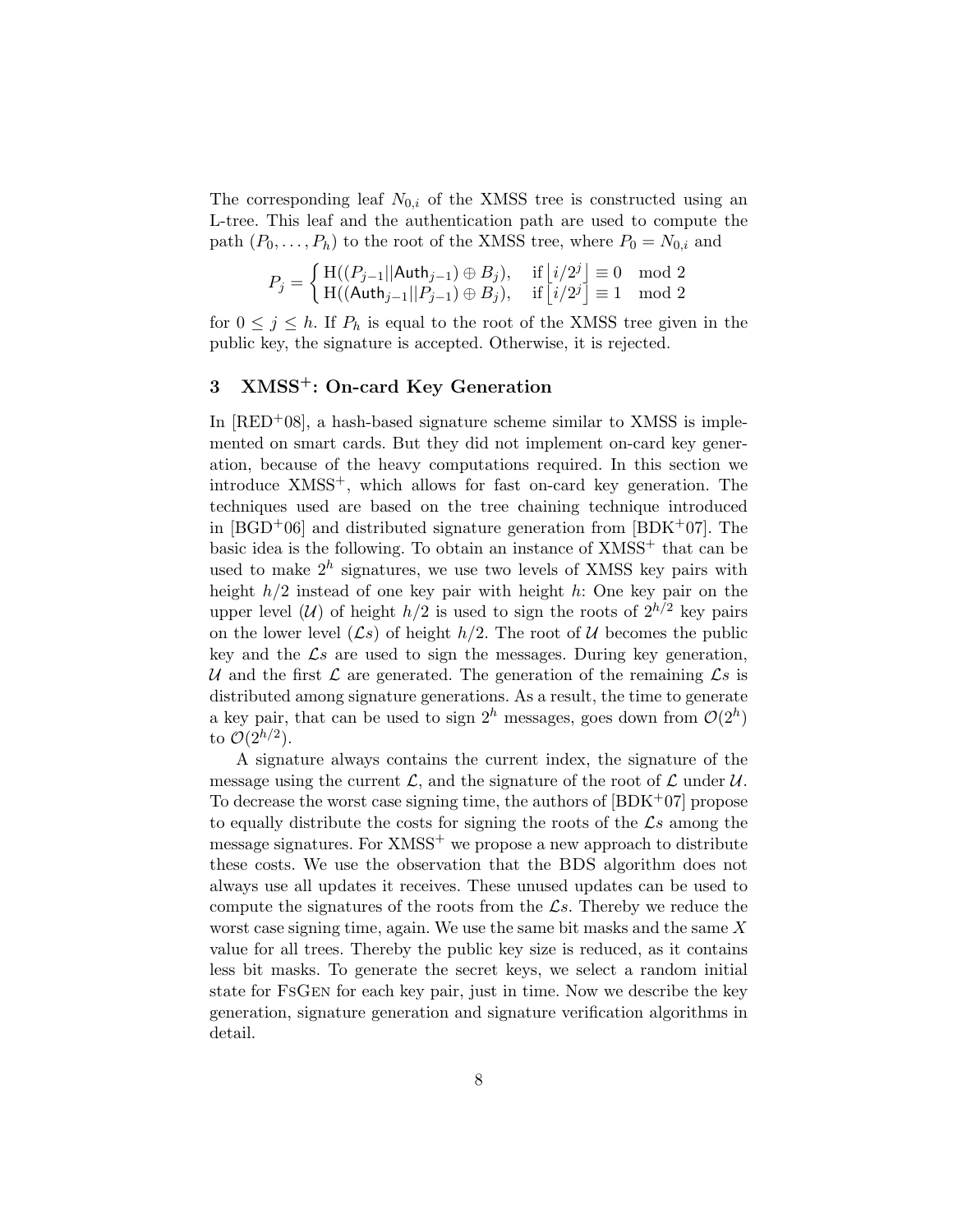Key generation. The XMSS<sup>+</sup> key generation algorithm takes as inputs the security parameter  $n$ , the message length  $m$ , the hash function H, the function family  $\mathcal F$ , and the overall height h, h is even. We set the internal tree height  $h' = h/2$ . In contrast to the last section, it takes two Winternitz parameters  $w_u, w_l$  and two BDS parameters  $k_u, k_l$  such that  $h'-k_i$  is even for  $i \in \{l, u\}$  and  $(h'-k_u)/2+1 \leq 2^{h'-k_l+1}$ . As for XMSS, the bitmasks and the  $X$  are chosen uniformly at random, but this time  $h' + \max\{\log \ell_u, \log \ell_l\}$  bitmasks are chosen. Both, the bitmasks and the X are used for both levels. Then the two XMSS key pairs  $\mathcal L$  and  $\mathcal U$  are generated. This is done as described in the last section. For  $\mathcal{L}, w_l, k_l$ , and the message length m are used. For  $\mathcal{U}, w_u$  and  $k_u$  are used. The message length for  $U$  is n, because this is the size of the root nodes of the  $\mathcal{L}s$ . Next, the root of  $\mathcal L$  is signed using the first W-OTS keypair of  $\mathcal U$ . Then, a FSGEN state for the next  $\mathcal L$  is chosen uniformly at random, and a new TREEHASH stack  $Stack_{next}$  is initialized.

The XMSS<sup>+</sup> secret key SK consists of the two FSGEN states  $S_l$  and  $S_u$  and the BDS states State<sub>BDS,l</sub> and State<sub>BDS,u</sub> for U and L and the signature on the root of L. Additionally, it contains a FSGEN state  $S_n$ , a TREEHASH stack Stack<sub>next</sub> and a BDS state State<sub>BDS,n</sub> for the next  $\mathcal{L}$ . The public key PK consists of the  $h' + \max\{\log \ell_1, \log \ell_2\}$  bitmasks, the value X and the root of  $U$ .

Signature generation. The signature generation algorithm takes as input a message  $M$ , the secret key  $SK$ , and the index *i*. First,  $M$  is signed. This is done as described in the last section, using  $S_l$  and StateBDS,l as secret key for  $\mathcal L$  and i mod  $2^{h'}$  as index. During this signature generation, BDS receives  $(h' - k_l)/2$  updates. If not all of these updates are used to update  $State_{BDS,l}$ , the remaining updates are used to update  $State_{BDS,u}$ . Then one leaf of the next lower tree is computed and used as input for TREEHASH to update Stack<sub>next</sub>. The signature  $\Sigma$  =  $(\sigma_u, \mathsf{Auth}_u, \sigma_l, \mathsf{Auth}_l, i)$  contains the one-time signatures from U and C and the two authentication paths, as well as the index i.

If i mod  $2^{h'} = 2^{h'} - 1$  the last W-OTS key pair of the current  $\mathcal{L}$  was used. In this case,  $Stack_{next}$  now contains the root of the next  $\mathcal{L}$ . Now, U is used to sign this root. The key pair consists of  $S_u$  and State $BDS_u$ . The used index is  $\lceil i/2^{h'} \rceil$ . In contrast to the signing algorithm from the last section, BDS receives no updates at this time. The updates needed to compute the next authentication path are received during the next  $2^{h'}$ message signatures. In SK State $_{\text{BDS},l}$ ,  $S_l$ , and the signature of the root of the  $\mathcal L$  are replaced by State<sub>BDS,n</sub>,  $S_n$  and the new computed signature,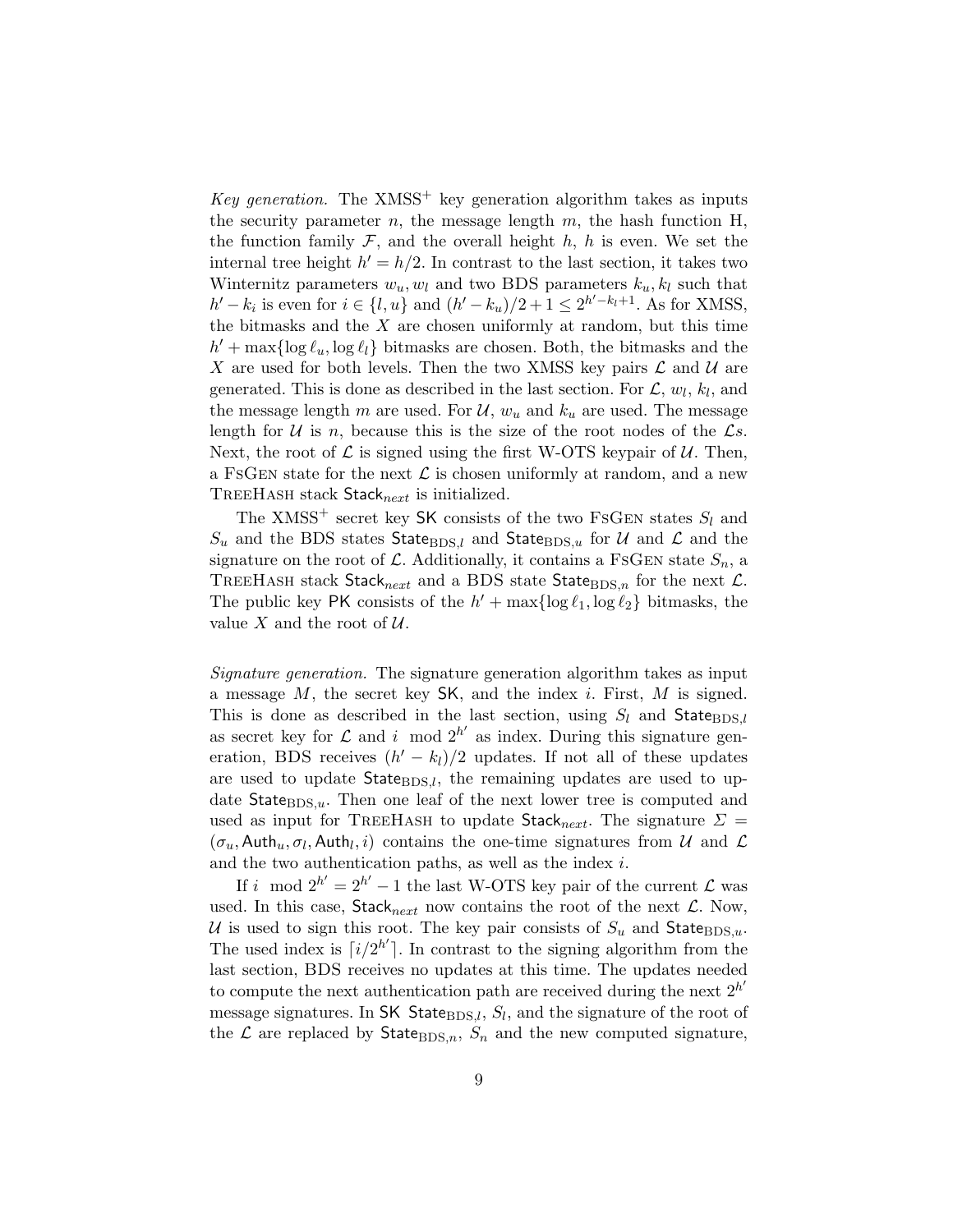respectively. Afterwards, the data structures for the next  $\mathcal L$  are initialized and used to replace the ones in SK.

Signature verification. The signature verification algorithm takes as input a signature  $\Sigma = (\sigma_u, \text{Auth}_u, \sigma_l, \text{Auth}_l, i)$ , the message M and the public key PK. To verify the signature, M and  $\sigma_l$  are used to construct the corresponding W-OTS public key, and then the corresponding leaf node. This leaf node, Auth<sub>l</sub> and the index  $j = i \mod 2^{h'}$  are used to compute the root of  $\mathcal{L}$ . This root in turn, is used together with  $\sigma_u$  to compute the W-OTS public key and the corresponding leaf node of  $U$ . This leaf node, Auth<sub>u</sub> and the index  $j = \lfloor i/2^{h'} \rfloor$  are used to compute a root for  $U$ . The root computations are done as described in the last section. If the resulting root equals the root node included in the public key, the signature is accepted and rejected otherwise.

#### 3.1 Analysis

In the following we provide an analysis of  $XMSS^+$ . We show that the distributed authentication path computation works and revisit the security of the scheme. We start with key and signature sizes and the runtimes of the algorithms. A theoretical comparison with XMSS can be found in Appendix A.

Sizes and Runtimes. First we look at the sizes. The signature size grows by the size of one W-OTS signature and is  $(h + \ell_u + \ell_l)n$  bits. The public key size slightly decreases, as the number of bitmasks decreases and is  $(h + 2 \max{\log \ell_u, \log \ell_l} + 2)n$  bits. The secret key stays about the same size, depending on the parameter choices, and is at most  $(7.5h - 7k_l 5k_u + 2^{k_u} + 2^{k_u} + \ell_u$ )n bits. For the runtimes we only look at the worst case times and get the following. The key generation time is reduced to  $2^{h/2}(\ell_u + \ell_l + 2)t_H + 2^{h/2}(4 + \ell_u(w_u + 1) + \ell_l(w_l + 1))t_F$ , where  $t_H$  and  $t_F$ denote the runtimes of one evaluation of H and F, respectively. The worst case signing time also decreases because the trees are smaller and requires less than  $\max_{i \in \{l, u\}} \{(((h'-k_l+2)/2) \cdot (h'-k_i+\ell_i)+h')t_H+(((h'-k_l+4)/2) \cdot$  $(\ell_i(w_i + 1)) + h' - k_l t_F$  (Recall that  $h' = h/2$ ). Signature verification increases by the costs of verifying one W-OTS signature and computing the corresponding leaf. It requires  $(\ell_u + \ell_l + h)t_H + (\ell_u w_u + \ell_l w_l)t_F$ .

Correctness. In the following we show, that the unused updates from  $\mathcal L$ suffice to compute the authentication paths and to sign the next root. For the computation of the *i*<sup>th</sup> authentication path  $\mathsf{Auth}_i$  in  $\mathcal U$  and the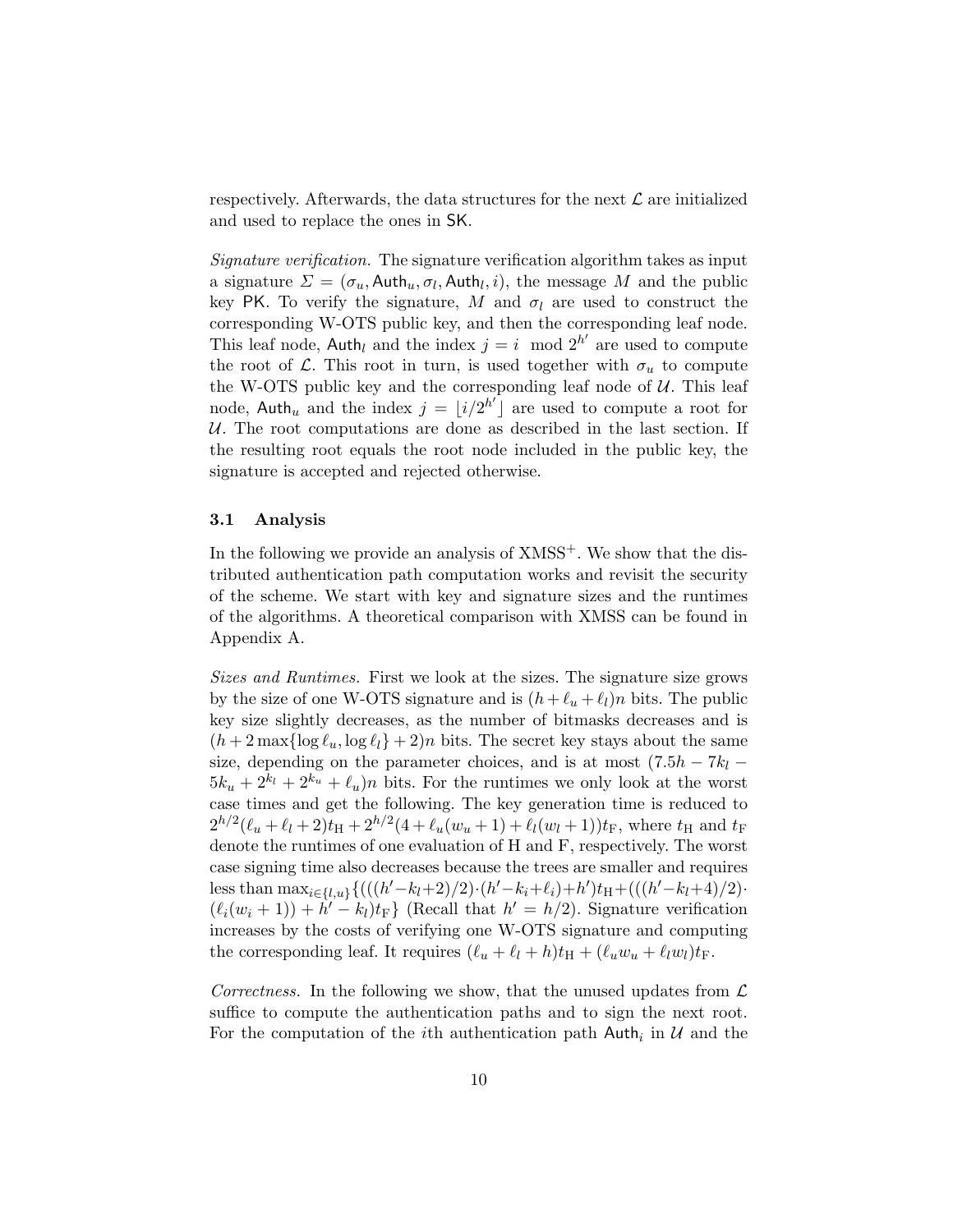signature on the  $(i+1)$ th root, all unused updates from the  $(i-1)$ th  $\mathcal L$  can be used. The signature algorithm spends  $(h'-k_l)/2$  updates per signature. Hence, the BDS algorithm receives  $(h'-k_l)2^{h'-1}$  updates while the  $(i-$ 1)th  $\mathcal L$  is used. For all authentication paths of  $\mathcal L$ , the BDS algorithm has to compute all right nodes of the tree, that are on a height  $\langle h'-k_l, h'' \rangle$ the two first right nodes on every height as these nodes are already stored during initialization. The number of required updates for  $2 \leq k_l \leq h'$  is

$$
\sum_{i=0}^{h'-k_l-1} (2^{h'-i-1}-2)2^i = (h'-k_l)2^{h'-1} - 2^{h'-k_l+1}
$$

so there are  $(h'-k_l)2^{h'-1} - (h'-k_l)2^{h'-1} + 2^{h'-k_l+1} = 2^{h'-k_l+1}$  unused updates. As  $(h' - k_u)/2 + 1 \leq 2^{h' - k_l + 1}$ , the BDS algorithm for the U receives all  $(h'-k_u)/2$  updates to compute Auth<sub>i</sub> before it is needed and one update is left for the signature on the next root. Doing the same computation for  $k_l = 0$  there are even more  $(3 \cdot 2^{h'-1})$  unused updates. For  $k_l = h'$ , it follows from  $(h' - k_u)/2 + 1 \leq 2^{h'-k_l+1}$  that  $k_u = h'$  and therefore all nodes of both trees are stored.

Security. In [BDH11], an exact proof is given which shows that XMSS is forward secure, if  $\mathcal F$  is a pseudorandom function family and  $\mathcal H$  a second preimage resistant hash function family. The tree chaining technique corresponds to the product composition from [MMM02]. In [MMM02] the authors give an exact proof for the forward security of the product composition if the underlying signature schemes are forward secure. It is straight forward to combine both security proofs to obtain an exact proof for the forward security of  $XMSS^+$ .

#### 4 Implementation

In this section we present our smart card implementation. First we give a description of our implementation. Then we present our results and give a comparison with XMSS, RSA and ECDSA. At the end of the section we discuss an issue regarding the non-volatile memory (NVM).

Implementation Details. For the implementation we use an Infineon SLE78 CFLX4000PM offering 8 KB RAM and 404 KB NVM. Its core consists of a 16-bit CPU running at 33 MHz. Besides other peripherals, it provides a True Random Number Generator (TRNG), a symmetric and an asymmetric crypto co-processor. We use the hardware accelerated AES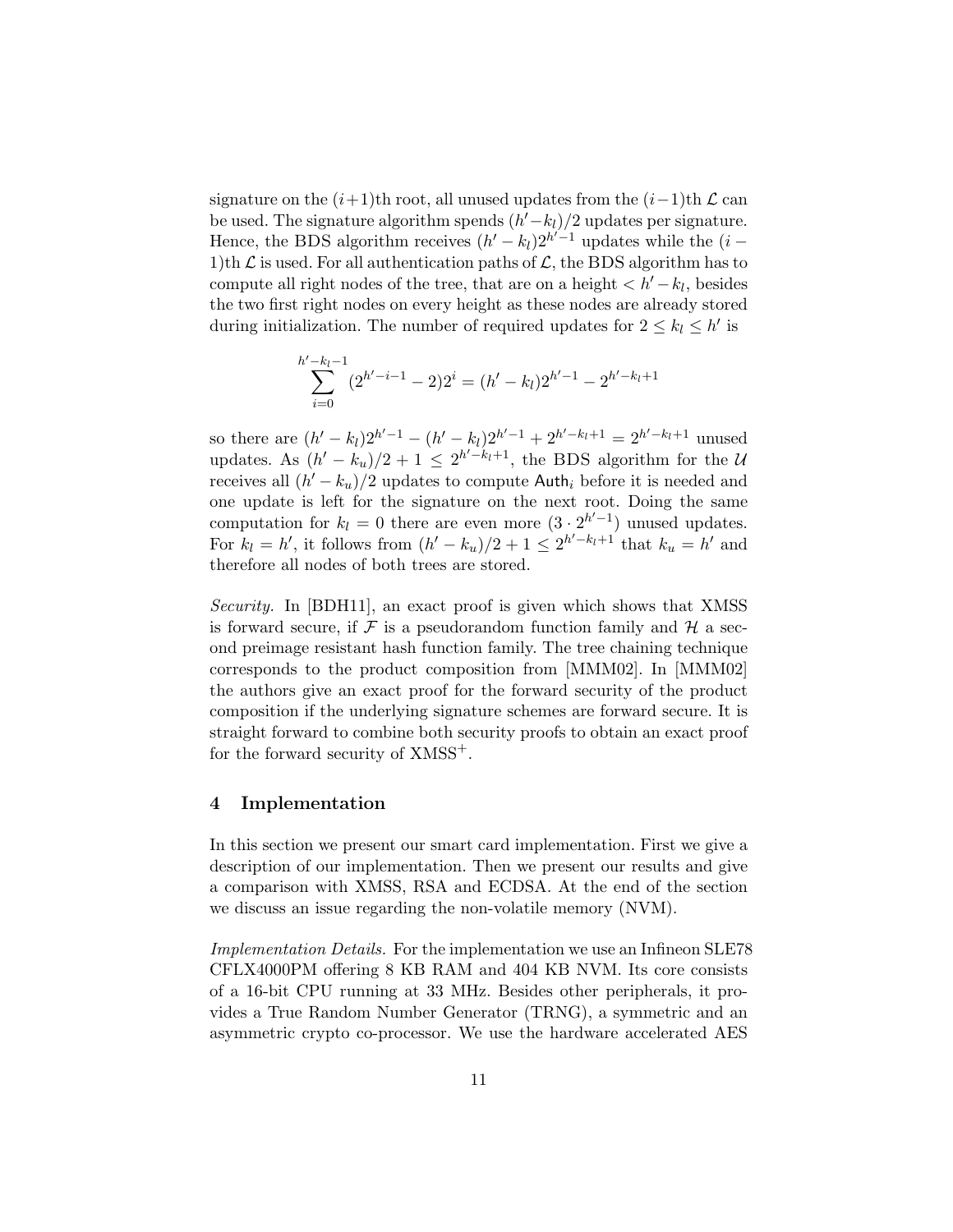implementation of the card to implement the function families  $\mathcal F$  and  $H$ . As proposed in [BDH11], we use plain AES for  $F$ . To implement  $H$  we build a compression function using the Matyas-Meyer-Oseas construction [MMO85] and iterate it using the Merkle-Darmgard construction [Mer90,Dam90]. As the input size of  $\mathcal{H}$  is fixed, we do not require M-D strengthening. Figure 2 shows the whole construction. As shown there, the construction requires two AES evaluations per evaluation of  $H_K \in \mathcal{H}$ . All random inputs of the scheme are generated using the TRNG. Besides XMSS+, we also implemented XMSS for comparison.

Fig. 2. Construction of  $H$  using AES with the Matyas-Meyer-Oseas construction in M-D Mode.



Results. Tables 1 and 2 show the runtimes of our implementation with different parameter sets. We use the same  $k$  and  $w$  for both trees. The last column shows the security level for the given parameter sets. Following the updated heuristic of Lenstra and Verheul [Len04] the configurations with a security level of 81 (85, 86) bits are secure until the year 2019 (2025, 2026). In Appendix B we explain how the security level is computed. Please note that these numbers represent a lower bound on the provable security level. A successful attack would still require an adversary to either find a second preimage in a 128 bit hash function or to launch a successful key retrieval attack on AES 128. This would result in 128 bit security for all parameter sets. In Table 1, the signature time is the worst case time over all signatures of one key pair. The secret key size in the table differs from the values we would obtain using the theoretical formulas from the last section. This is because it includes all data that has to be stored on the card to generate signatures, including the bitmasks and X.

We used parameter sets with two heights. A key pair with  $h = 16$ allows to generate more than 65,000, one with  $h = 20$  to generate more than one million signatures. Assuming a validity period of one year, this corresponds to seven signatures per day and two signatures per minute, respectively. The runtimes show, that  $XMSS^+$  key generation can be done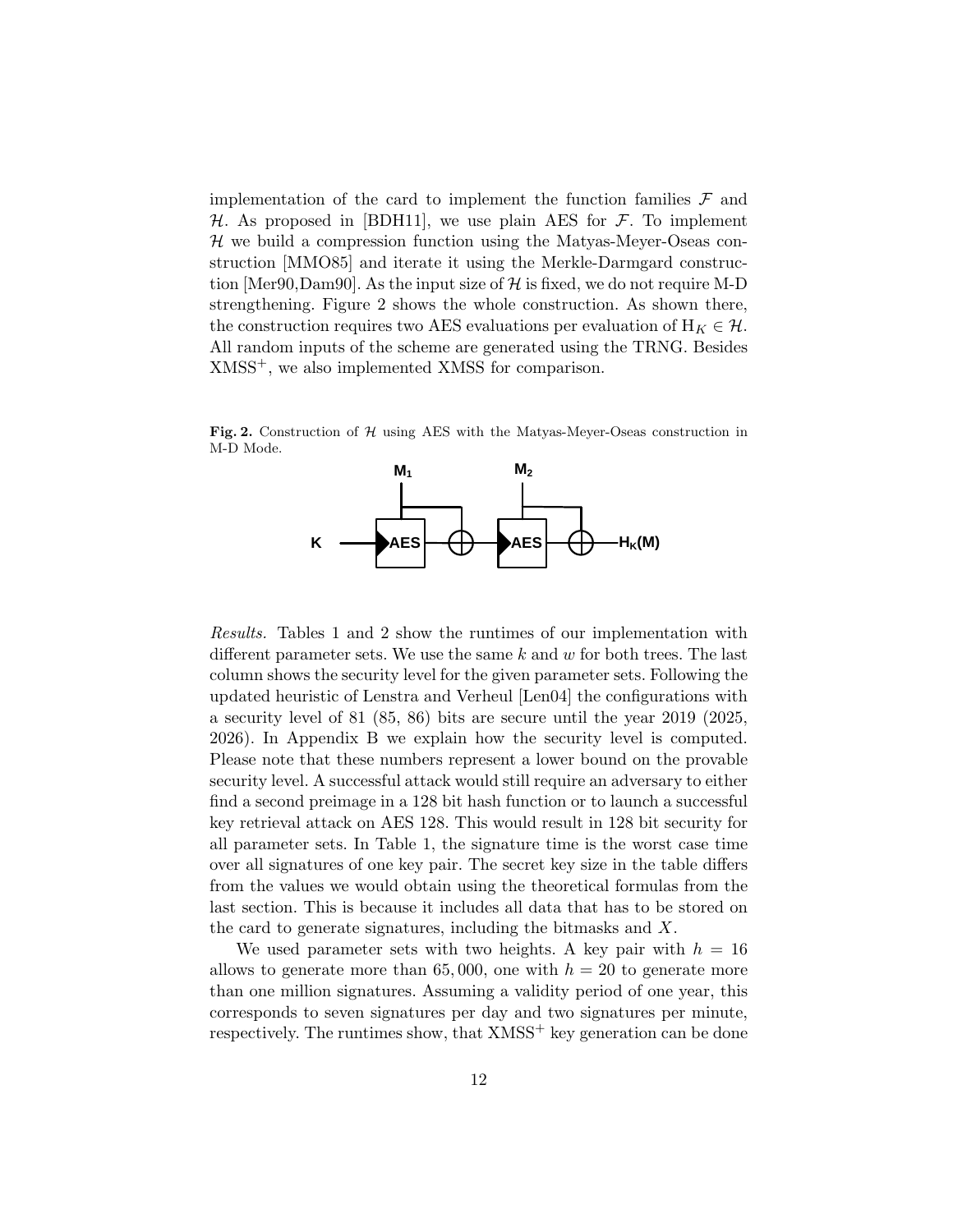|                     |    |                |    | Timings (ms) |     |    |       | Sizes (byte)                 |           |    |
|---------------------|----|----------------|----|--------------|-----|----|-------|------------------------------|-----------|----|
| Scheme              | h  | k              | W  | KeyGen Sign  |     |    |       | Verify Secret key Public key | Signature | h  |
| $XMSS^+$            | 16 | $\overline{2}$ | 4  | 5.600        | 106 | 25 | 3.760 | 544                          | 3.476     | 85 |
| $XMSS$ +            | 16 | $\overline{2}$ | 8  | 5,800        | 105 | 21 | 3,376 | 512                          | 2,436     | 81 |
| $XMSS^+$            | 16 | $\overline{2}$ | 16 | 6.700        | 118 | 22 | 3,200 | 512                          | 1,892     | 71 |
| $XMSS$ <sup>+</sup> | 16 | $\overline{2}$ | 32 | 10,500       | 173 | 28 | 3,056 | 480                          | 1,588     | 54 |
| $XMSS+$             | 20 | $\overline{4}$ | 4  | 22,200       | 106 | 25 | 4,303 | 608                          | 3,540     | 81 |
| $XMSS^+$            | 20 | 4              | 8  | 22,800       | 105 | 21 | 3,920 | 576                          | 2,500     | 77 |
| $XMSS^+$            | 20 | 4              | 16 | 28,300       | 124 | 22 | 3,744 | 576                          | 1,956     | 67 |
| $XMSS^+$            | 20 | 4              | 32 | 41,500       | 176 | 28 | 3.600 | 544                          | 1,652     | 50 |
| <b>XMSS</b>         | 10 | 4              | 4  | 14.600       | 86  | 22 | 1,680 | 608                          | 2,292     | 92 |
| <b>XMSS</b>         | 10 | 4              | 16 | 18,800       | 100 | 17 | 1,648 | 576                          | 1,236     | 78 |
| <b>XMSS</b>         | 16 | 4              | 4  | 925,400      | 134 | 23 | 2.448 | 800                          | 2,388     | 86 |
| <b>XMSS</b>         | 16 | 4              | 16 | 1.199.100    | 159 | 18 | 2,416 | 768                          | 1,332     | 72 |

**Table 1.** Results for XMSS and XMSS<sup>+</sup> for message length  $m = 256$  on an Infineon SLE78. We use the same  $k$  and  $w$  for both trees.  $b$  denotes the security level in bits. The signature times are worst case times.

on the smart card in practical time. For all but one used parameter set, the key generation time is below 30 seconds. The times for signature generation and verification are all below 200 ms and 30 ms, respectively. The size of the secret key is around four kilo byte and signatures are around two kilo byte, while the public keys are around 500 bytes. Increasing the tree height for XMSS almost doubles key generation time. For XMSS<sup>+</sup> the key generation time is almost doubled if one increases the height by two, as this means that the height of each internal tree is increased by one.

The results show that we can reduce the signature size by increasing the Winternitz parameter  $w$ . The behavior of the implementation reflects the theory. The factor for the reduction of the W-OTS signature size is only logarithmic in  $w$ . The increase of the runtime is negligible for small  $w$ . This can be explained by the following. While the length of the single function chains increases, the number of chains decreases. For  $w > 16$  the increase of the runtime becomes almost linear. So from this point,  $w = 16$ seems to be a good choice. On the other hand, the provable security level also decreases almost linearly in w. While this only reflects a provable lower bound on the security of the scheme, it is still another reason to keep w small.

Table 2 shows two things. On the one hand, it is possible to decrease the average case signing time spending more storage for the secret key state, by increasing  $k$ . This is what one assumes given the theory. On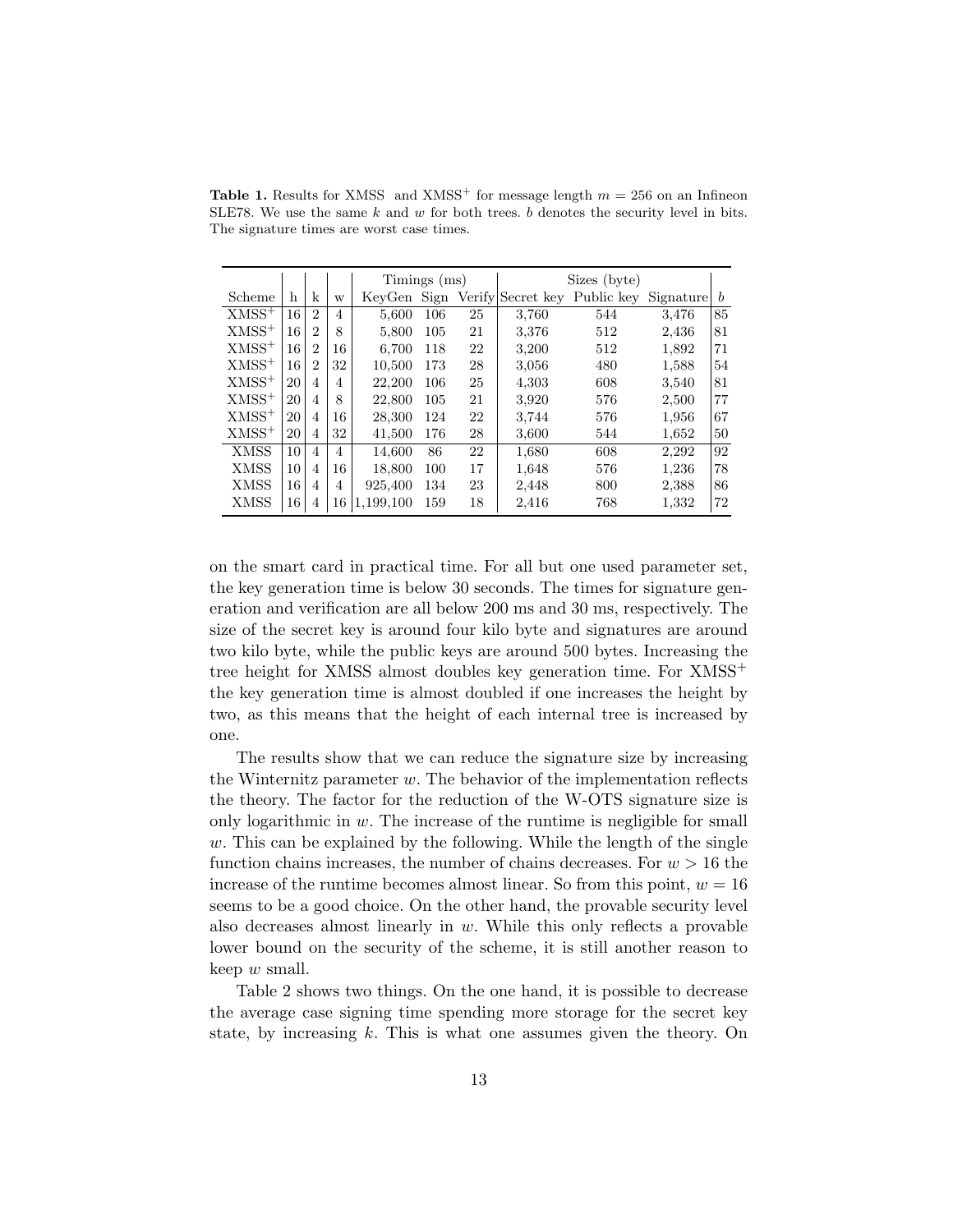|                     |    |                |    |       | Size (byte) |                                  |            |
|---------------------|----|----------------|----|-------|-------------|----------------------------------|------------|
| Scheme              | h  | k              | W  |       |             | KeyGen Sign (w.c.) Sign (avg.c.) | Secret key |
| $XMSS$ <sup>+</sup> | 16 | 0              | 16 | 6,700 | 133         | 96                               | 3,312      |
| $XMSS^+$            | 16 | $\overline{2}$ | 16 | 6,700 | 118         | 96                               | 3,200      |
| $XMSS^+$            | 16 |                | 16 | 6,700 | 97          | 83                               | 3,232      |
| $XMSS^+$            | 16 | 6              | 16 | 7,000 | 95          | 67                               | 4,352      |
| $XMSS^+$            | 16 |                | 16 | 8,000 | 94          | 53                               | 10,112     |

Table 2. Results for XMSS<sup>+</sup> for message length  $m = 256$  on an Infineon SLE78 for different values of  $k$ . We use the same  $k$  and  $w$  for both trees. The table shows the worst case signing times, as well as the average case times

the other hand, the worst case signing time can only be reduced up to a certain limit. For the given parameters this limit is 94ms, the worst case signing time, when both trees are completely stored. These 94ms are mainly caused by the write operations, when one key pair on the lower level is finished. While all the computations are done in previous rounds, the data structures for the next lower level key pair have to be copied to the data structure for the current lower level key pair. Further the new data structures for the next lower level key pair must be initialized. Choosing  $k = 4$  seems to be the most reasonable choice for  $h = 16$ .

Comparison. The last rows of Table 1 show the results for classical XMSS. The results show that XMSS key generation can be done on the smart card, but is impractical as it already takes more than 15 minutes for  $h = 16$ . Increasing the height by one almost doubles the runtime of key generation. Generating a key with  $XMSS^+$  is already for  $h = 16$  almost  $200$  times faster than with XMSS. While XMSS<sup>+</sup> signature generation is slightly faster for comparable parameters, verification is faster for XMSS. The faster key generation is paid by slightly bigger secret keys and signatures, while the XMSS<sup>+</sup> public keys are smaller, because of the reused bitmasks.

Now we compare  $XMSS^+$  with RSA 2048 and ECDSA 256 on the same smart card. The key generation performance of  $XMSS^+$  is similar to RSA 2048, which needs on average 11 seconds, but slower than ECDSA 256 (95ms). Signature generation is comparable to RSA 2048 (190ms) and ECDSA 256 (100ms). Only verification takes slightly longer than with RSA 2048 (7ms), but it is faster than with ECDSA 256 (58ms). The security level of RSA 2048 and ECDSA 256 is 95 and 128 bits, respectively. In contrast to the security level shown in Table 1, these numbers are not based on a security proof, but on the best known attacks. As mentioned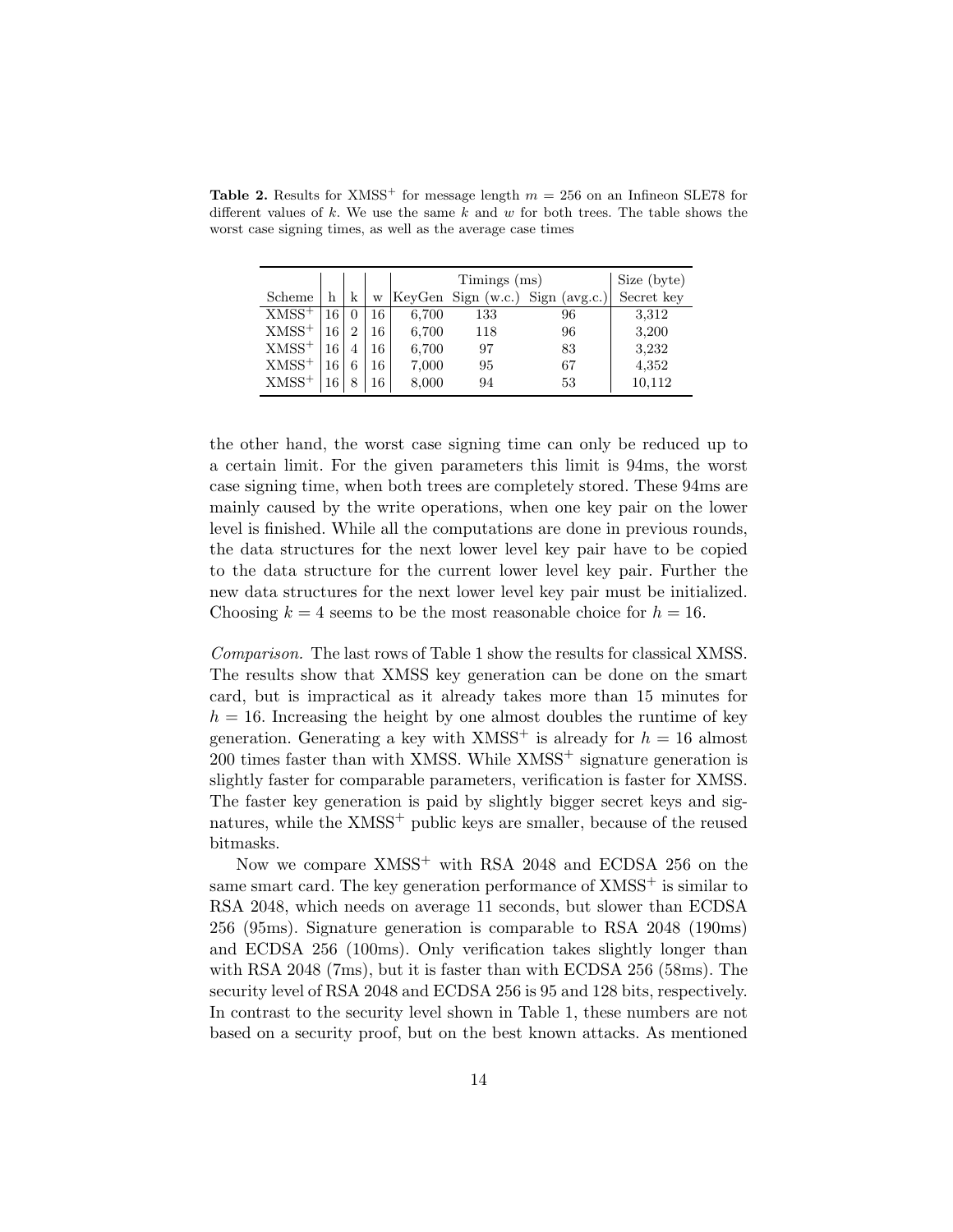above, the security level of  $XMSS^+$  is 128 bit, when we only assume the best known attacks.

NVM. The changing key presents a challenge for the implementation of XMSS<sup>+</sup> and XMSS on smart cards. NVM is organized in sectors and pages. Due to physical limitations only complete pages can be written (erased and reprogrammed) at once. Furthermore they wear out and cannot be programmed anymore after a certain number of write cycles, depending on the technology (about 500, 000 in our case). However, as write operations are distributed over all 33 physical pages of a sector, the complete available cycles are around 16.5 million per sector.

Generating a key takes only a few hundred write cycles, but its state has to be updated after each signature step. Overall, one million available signatures require one million write cycles for the modification of the state. Using careful memory management, layout and optimization, we managed to keep the number of write cycles below five million for a key pair with  $h = 20$ , which is far below the 16.5 million available per sector. This includes key generation and all  $2^{20}$  signatures. It should be noted, that this affects only one NVM sector of the card. To use multiple keys, they can be placed in different sectors in order to preserve NVM quality.

## 5 Conclusion

We presented the first smart card implementation of a forward secure signature scheme. The results presented in Section 4 show that the implementation is practical and that key generation can be done on the card in less than a minute. This is in contrast to previous implementations of similar schemes, that did not achieve on-card key generation. To achieve this, we introduced  $XMSS^+$ , an improved version of XMSS. Besides the improved key generation, the worst case signing time is also reduced. While the presented improvement is necessary for an implementation on smart cards, it might also show to be useful for implementations on other hardware (At least in cases, where key generation time or worst case signing time are critical).

Given the results of the last section, we propose the parameter set  $h = 16$ ,  $w = 16$  and  $k = 4$ . These parameters seem to lead the optimal performance as long as 65, 000 signatures per key pair are enough. The provable lower bound on the security level of 71 bits is too low from a theoretical point of view. But if we compute the security level according to the best known attacks - as it is common practice - we get a security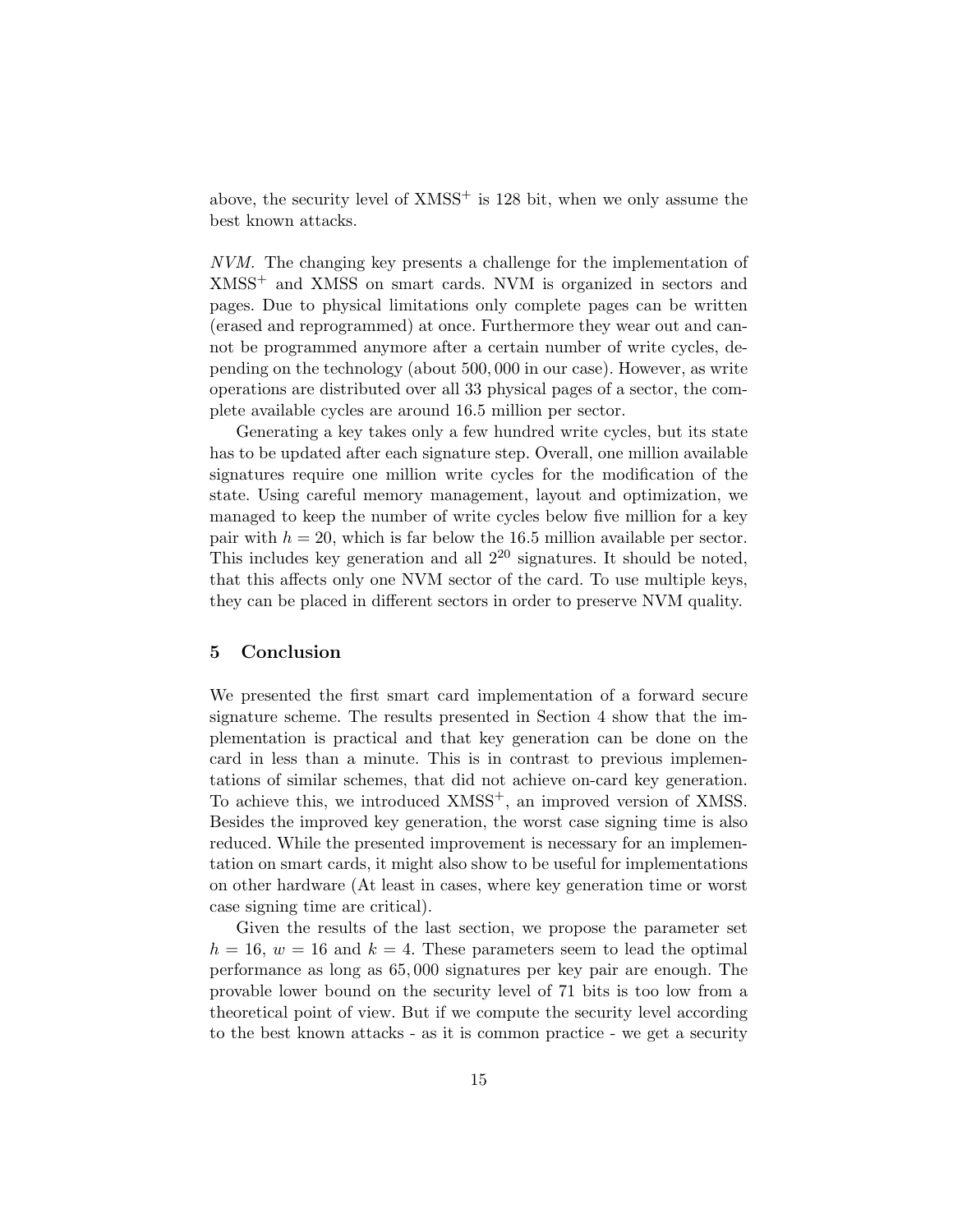level of 128 bit. This leads to interesting directions for future work. One would be to either tighten the security proofs or find better reductions from different security assumptions. Another one would be to implement  $XMSS<sup>+</sup>$  with co-processors for block ciphers with a bigger block size than AES. Alternatively, it would be possible to use hash functions with a digest length of more than 128 bit, using the constructions from [BDH11] to construct the PRF.

One topic we did not address in this work is the side channel resistance. But the forward security property already protects against the most common attack vector for side channel attacks. If a user looses her smart card and revokes her key pair, an attacker can not gain any advantage of a successful side channel attack. The secret key the adversary learns is revoked from this time on and it is not possible to learn the keys of prior time periods. Nevertheless, as there exist other attack vectors, it would be interesting to analyze the side channel resistance of our implementation.

# References

- [AMN01] Michel Abdalla, Sara Miner, and Chanathip Namprempre. Forward-secure threshold signature schemes. In David Naccache, editor, Topics in Cryptol $oqy - CT-RSA$  2001, volume 2020 of Lecture Notes in Computer Science, pages 441–456. Springer Berlin / Heidelberg, 2001.
- [And97] Ross Anderson. Two remarks on public key cryptology. In Manuscript. Relevant material presented by the author in an invited lecture at the 4th ACM Conference on Computer and Communications Security, CCS, pages 1–4. Citeseer, 1997.
- [AR00] Michel Abdalla and Leonid Reyzin. A new forward-secure digital signature scheme. In Tatsuaki Okamoto, editor, Advances in Cryptology  $-$  ASI-ACRYPT 2000, volume 1976 of Lecture Notes in Computer Science, pages 116–129. Springer Berlin / Heidelberg, 2000.
- [BDE<sup>+</sup>11] Johannes Buchmann, Erik Dahmen, Sarah Ereth, Andreas Hülsing, and Markus Rückert. On the security of the Winternitz one-time signature scheme. In A. Nitaj and D. Pointcheval, editors, Africacrypt 2011, volume 6737 of Lecture Notes in Computer Science, pages 363–378. Springer Berlin / Heidelberg, 2011.
- [BDH11] Johannes Buchmann, Erik Dahmen, and Andreas Hülsing. XMSS a practical forward secure signature scheme based on minimal security assumptions. In Bo-Yin Yang, editor, Post-Quantum Cryptography, volume 7071 of Lecture Notes in Computer Science, pages 117–129. Springer Berlin / Heidelberg, 2011.
- [BDK<sup>+</sup>07] Johannes Buchmann, Erik Dahmen, Elena Klintsevich, Katsuyuki Okeya, and Camille Vuillaume. Merkle signatures with virtually unlimited signature capacity. In Jonathan Katz and Moti Yung, editors, Applied Cryptography and Network Security, volume 4521 of Lecture Notes in Computer Science, pages 31–45. Springer Berlin / Heidelberg, 2007.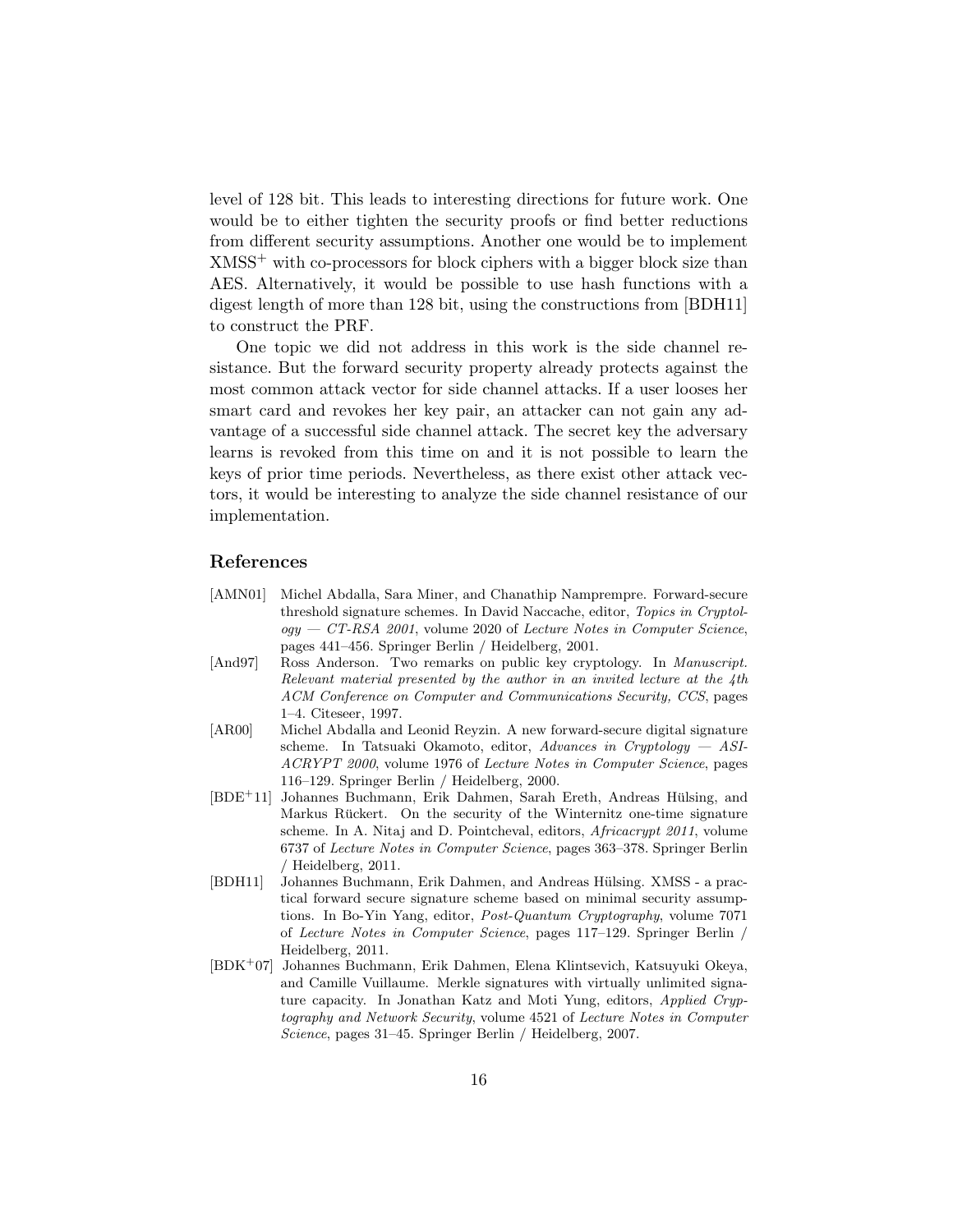- [BDS08] Johannes Buchmann, Erik Dahmen, and Michael Schneider. Merkle tree traversal revisited. In Johannes Buchmann and Jintai Ding, editors, Post-Quantum Cryptography, volume 5299 of Lecture Notes in Computer Science, pages 63–78. Springer Berlin / Heidelberg, 2008.
- [BGD<sup>+</sup>06] Johannes Buchmann, L. C. Coronado García, Erik Dahmen, Martin Döring, and Elena Klintsevich. CMSS - an improved Merkle signature scheme. In INDOCRYPT, volume 4329 of Lecture Notes in Computer Science, pages 349–363. Springer, 2006.
- [BM99] Mihir Bellare and Sara Miner. A forward-secure digital signature scheme. In Michael Wiener, editor, Advances in Cryptology — CRYPTO' 99, volume 1666 of Lecture Notes in Computer Science, pages 786–786. Springer Berlin / Heidelberg, 1999.
- [CJMM03] Eric Cronin, Sugih Jamin, Tal Malkin, and Patrick McDaniel. On the performance, feasibility, and use of forward-secure signatures. In Proceedings of the 10th ACM conference on Computer and communications security, CCS '03, pages 131–144, New York, NY, USA, 2003. ACM.
- [CK06] Jan Camenisch and Maciej Koprowski. Fine-grained forward-secure signature schemes without random oracles. Discrete Applied Mathematics, 154(2):175 – 188, 2006. Coding and Cryptography.
- [Dam90] Ivan Damgård. A design principle for hash functions. In Gilles Brassard, editor, Advances in Cryptology — CRYPTO' 89 Proceedings, volume  $435$ of Lecture Notes in Computer Science, pages 416–427. Springer Berlin / Heidelberg, 1990.
- [ETS10] ETSI. XML advanced electronic signatures (XAdES). Standard TS 101 903, European Telecommunications Standards Institute, December 2010.
- [ETS12] ETSI. CMS advanced electronic signatures (CAdES). Standard TS 101 733, European Telecommunications Standards Institute, March 2012.
- [IR01] Gene Itkis and Leonid Reyzin. Forward-secure signatures with optimal signing and verifying. In Joe Kilian, editor, Advances in Cryptology -CRYPTO 2001, volume 2139 of Lecture Notes in Computer Science, pages 332–354. Springer Berlin / Heidelberg, 2001.
- [KR03] Anton Kozlov and Leonid Reyzin. Forward-secure signatures with fast key update. In Stelvio Cimato, Giuseppe Persiano, and Clemente Galdi, editors, Security in Communication Networks, volume 2576 of Lecture Notes in Computer Science, pages 241–256. Springer Berlin / Heidelberg, 2003.
- [Kra00] Hugo Krawczyk. Simple forward-secure signatures from any signature scheme. In CCS '00: Proceedings of the 7th ACM conference on Computer and communications security, pages 108–115, New York, NY, USA, 2000. ACM.
- [Len04] Arjen K. Lenstra. Key lengths. Contribution to The Handbook of Information Security, 2004.
- [Mer90] Ralph Merkle. One way hash functions and DES. In Gilles Brassard, editor, Advances in Cryptology  $-$  CRYPTO' 89 Proceedings, volume 435 of Lecture Notes in Computer Science, pages 428–446. Springer Berlin / Heidelberg, 1990.
- [MMM02] Tal Malkin, Daniele Micciancio, and Sara Miner. Efficient generic forwardsecure signatures with an unbounded number of time periods. In Lars Knudsen, editor, Advances in Cryptology — EUROCRYPT 2002, volume 2332 of Lecture Notes in Computer Science, pages 400–417. Springer Berlin / Heidelberg, 2002.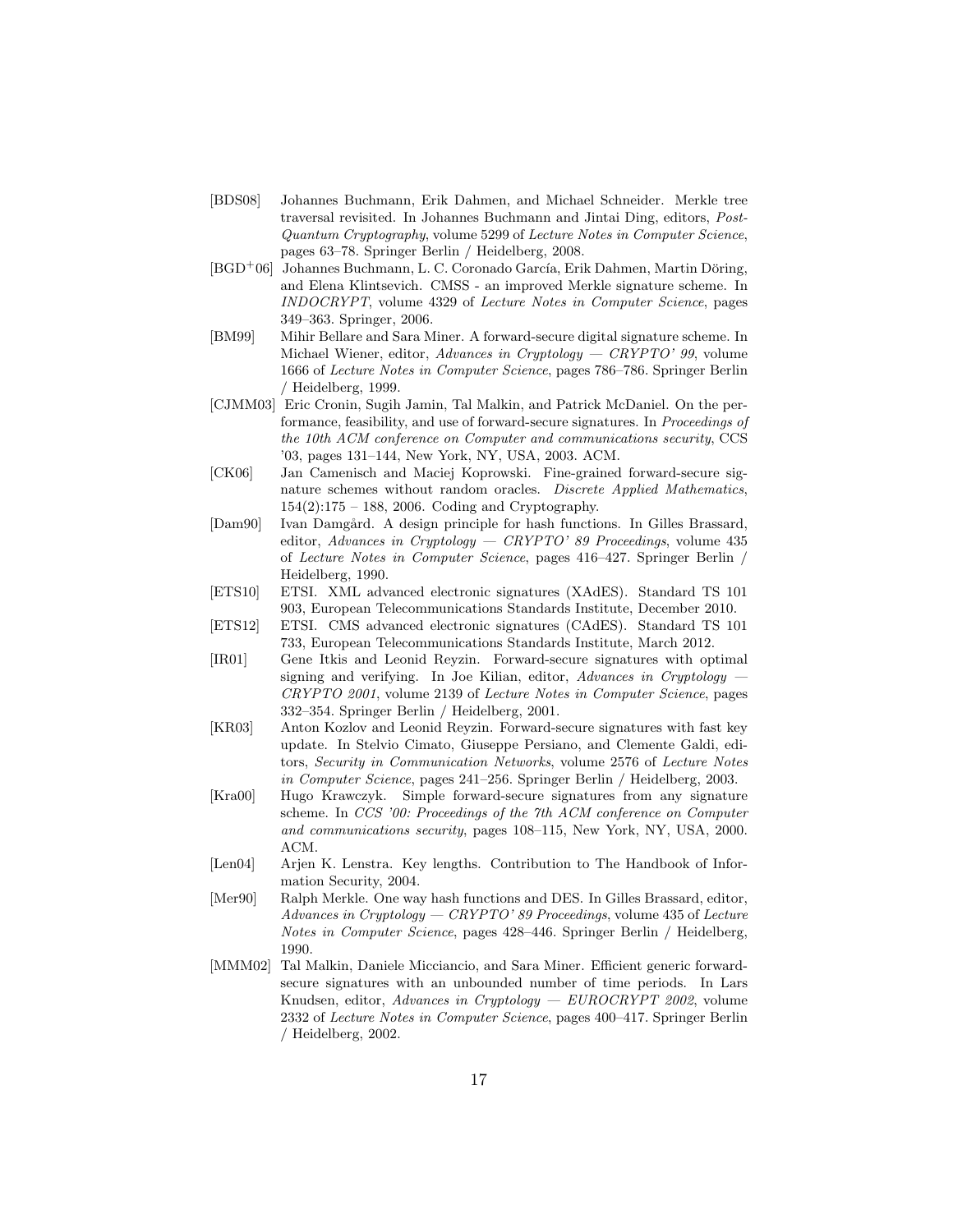| [MMO85] Stephen Matyas, Carl Meyer, and Jonathan Oseas. Generating strong one- |
|--------------------------------------------------------------------------------|
| way functions with cryptographic algorithms. In IBM Technical Disclosure       |
| <i>Bulletin 27</i> , pages 5658–5659. IBM, 1985.                               |

- [RED<sup>+</sup>08] Sebastian Rohde, Thomas Eisenbarth, Erik Dahmen, Johannes Buchmann, and Christof Paar. Fast hash-based signatures on constrained devices. In Gilles Grimaud and François-Xavier Standaert, editors, Smart Card Research and Advanced Applications, volume 5189 of Lecture Notes in Computer Science, pages 104–117. Springer Berlin / Heidelberg, 2008.
- [Son01] Dawn Xiaodong Song. Practical forward secure group signature schemes. In Proceedings of the 8th ACM conference on Computer and Communications Security, CCS '01, pages 225–234, New York, NY, USA, 2001. ACM.

#### A Comparison with XMSS

In the following, we compare sizes and runtimes of  $XMSS^+$  and  $XMSS$ . To get a fair comparison, we assume that the same number of nodes is stored in the BDS states in both schemes. Therefore we set  $k_u = k_l = k - 1$ , where  $k$  is the BDS parameter for XMSS. Note that this parameter selection can not be compared in practice, as  $h - k$  must be even because otherwise the number of updates is no integer. For the theoretical comparison this is no problem. Further we assume, that the same Winternitz parameter is chosen for both schemes and for both levels. Last we assume, that messages are the output of a collision resistant hash function and therefore set  $m = 2n$ . Given this,  $\ell_u \approx \ell/2$  as the message length of U is n. The signature size grows by  $\ell_u n$  bits, the size of one W-OTS signature, as both authentication paths together contain only  $h$  nodes, which is the same as for the single authentication path of XMSS and the index stays the same. The public key is slightly decreased, as the number of bitmasks decreases from  $h + \lceil \log \ell \rceil$  to  $h' + \max \{ \log \ell_u, \log \ell_l \}$ , while X and the root value stay the same size. The secret key contains two BDS states with  $2(h' - k_i)$  states of FSGEN and at most  $(3(h') + \lfloor h'/2 \rfloor - 3k_i - 2 + 2^{k_i})$ tree nodes for  $i \in \{u, l\}$ . Using  $k_u = k_l = k - 1$ , the two states together contain  $4(h'-k+1)$  states of FSGEN and  $(6h'+|h'|-6k+2+2^k)$  tree nodes. So here we save  $k - 2$  states of FsGEN and  $3k - 2$  tree nodes, or  $(4k-4)n$  bits. On the other hand, we have to store 2 additional FSGEN states for the seeds of  $U$  and the next  $\mathcal{L}$ , one additional W-OTS signature of  $\ell_u n$  bits, and StateBDS,n. StateBDS,n requires only  $h'-k+1$  states of FSGEN and at most  $(3h' - k + 1)$  tree nodes, as some of the space is not needed during initialization and the space for the nodes of the k upper levels can be shared with the space for those nodes in  $State_{\text{BDS},l}$ . All together this results in an overhead of  $(\ell_u + 2h - 6k + 8)n$  which might even be negative depending on the choice of parameters. For the